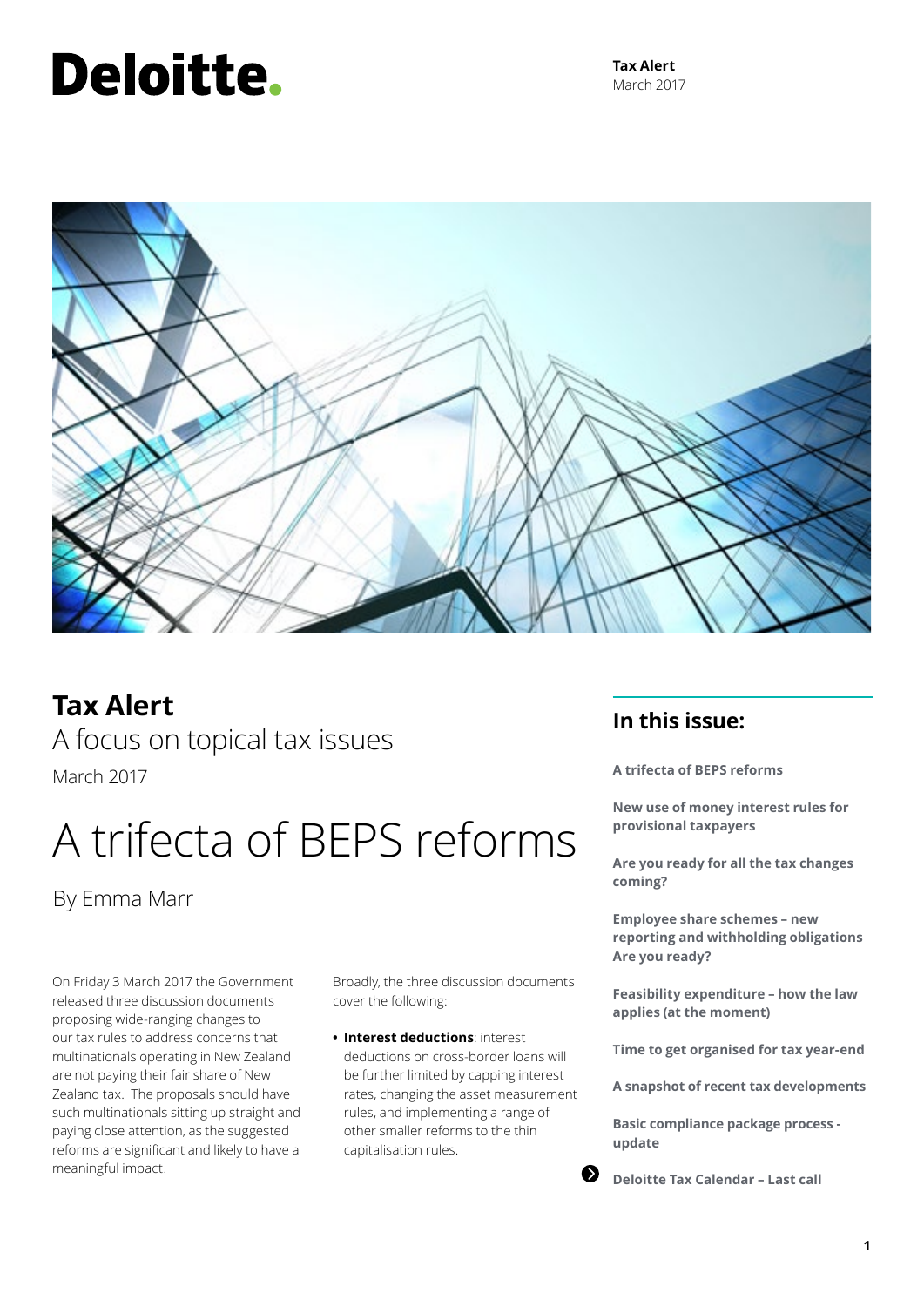

- **• Transfer pricing and permanent establishment avoidance**: Substantial changes to source, permanent establishment (PE) and transfer pricing rules, including a suite of rule changes to enhance Inland Revenue's ability to enforce the rules.
- **• International convention:** New Zealand's intention to sign the OECD's Multilateral Convention to Implement Tax Treaty Related Measures to Prevent BEPS (the multilateral instrument or MLI).

The application date for most of the proposals would be the first day of the first income year after the rules are enacted. Some of the administrative transfer pricing and PE rules would apply from enactment.

At this stage officials are seeking submissions on the proposals, which are due in April (7 April in relation to proposals on implementing the MLI, 18 April in relation to limiting interest deductions, and transfer pricing and permanent establishment avoidance).

Further detail on each of the discussion documents is covered below. Please get in touch with your Deloitte advisor to discuss how these proposals could apply to you. Given the typical rush of a 31 March tax return filing season, the 6 week period for consultation will be tight. Given the significance of some of the proposed changes it is important that people make time to understand the impacts the proposals will have on their current arrangements.

# **Limitations to Interest deductions**

The first discussion document, *BEPS – Strengthening our interest limitation rules*, proposes tightening our thin capitalisation rules in two significant ways: interest rates will be limited, and the measurement calculation for assets will be amended to reduce assets by the value of any nondebt liabilities. There are a number of other amendments proposed including: a de-minimis exemption, concessions for specific circumstances, and eliminating all interest deductions for groups of nonresidents acting together when the 60% safe harbour is breached.

It is interesting to note that the EBITDA approach, limiting interest deductions by reference to the profits of the company, while not the preferred course of action, has not been definitively rejected at this stage. Rather, the document's focus is considering whether the current thin capitalisation regime, based on debt to asset ratios, can be adapted to address some of the disadvantages of this type of thin capitalisation regime, as identified by the OECD in the BEPS Action 4 Final Report. If the changes proposed in the discussion document are not effective, the EBITDA approach could well be re-considered.

# **Capping interest rates**

Although the current transfer pricing regime does limit permissible interest rates, Inland Revenue's concern is that this is not "wholly effective", as no matter how the related party debt is structured, some comparable arms-length debt can always be found to justify the structure and terms



**Emma Marr Associate Director** Tel: +64 4 470 3786 Email: emarr@deloitte.co.nz

adopted. Assessing compliance is also complex and resource intensive.

The proposed solution is to cap interest rates on related party debt, with the cap set at the company's ultimate parent's interest cost on senior unsecured debt, plus a margin. Inland Revenue consider this to be a reasonable approximation of the multinational's cost of debt. If the New Zealand company has a credit rating itself, the rate would be capped at the higher of the parent's credit rating for senior unsecured debt plus a margin, and the New Zealand group's credit rating for senior unsecured bonds.

If there is no ultimate parent, the cap will be the interest rate that would apply for the New Zealand group when raising senior unsecured debt.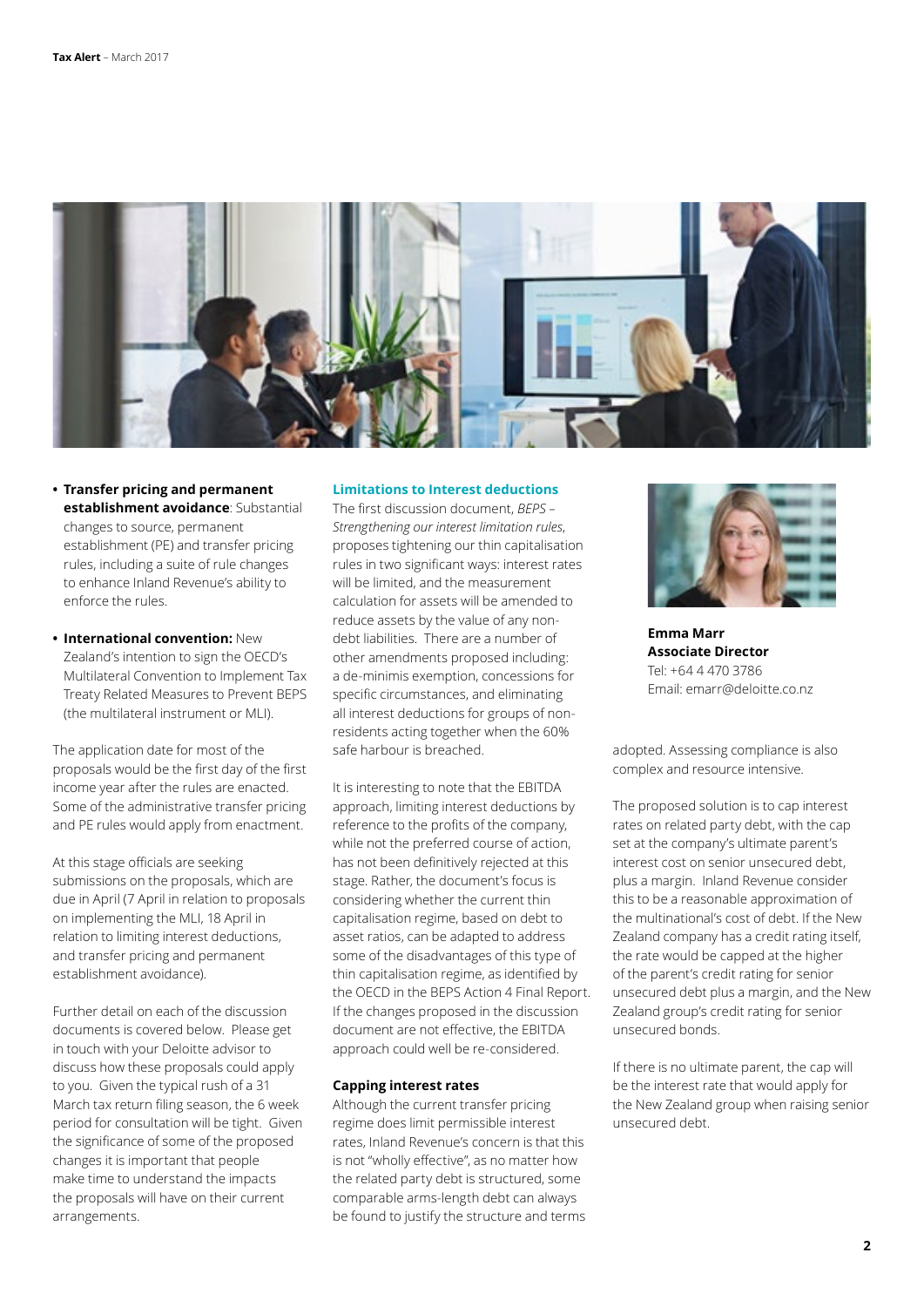In addition, to prevent the parent loading the subsidiary with debt to depress their credit rating and justify higher interest rates, the discussion document proposes two further options (inviting submissions without stating a preference):

- **•** Determining credit-worthiness based on an arms-length amount of debt; or
- **•** Deeming all related party debt to be equity for the purposes of determining the borrower's credit rating.

The document offers examples of how both a fixed and floating rate would be calculated, and suggests that guarantee fees would be limited to the margin allowable under the interest rate cap.

Other suggestions include:

- **•** A de minimis rule for groups with debt principal of less than \$10m, to which ordinary transfer pricing rules would apply.
- **•** The proposals would apply to banks.
- **•** The rules would apply to all inbound debt, whether it is from a foreign parent to a New Zealand subsidiary, or a foreign subsidiary to a New Zealand parent, and would not apply to outbound debt.
- **•** If the rules are applied the normal transfer pricing rules wouldn't apply.
- **•** Even if the interest cap rules are applied, the anti-avoidance rules in the tax legislation would still apply. As an example, the discussion document states that, in a market with rising interest rates, a company that chooses to break a loan early and re-sets at a higher interest rate would defeat the intention of the rules and could be subject to the antiavoidance rule.
- **•** Any loan with a period of longer than five years would be treated as having a term of five years, on the basis that a longer term is an "unusual" commercial arrangement.

Rather than adopt the diverted profits tax (DPT) that is being considered by Australia and France, and adopted by the UK, the Government proposes a package of measures that, combined with steps already taken in recent years, plus the OECD recommendations, would in many ways replicate the effect of a DPT

**•** There would be no transitional rules. The rules would apply to existing arrangements as soon as they are enacted.

# **Changing asset measurement**

Currently, when measuring the debt to asset ratio, a taxpayer will include their gross assets (i.e., all assets on their balance sheet) and their interest bearing debt. Officials are concerned that taking into account gross assets rather than net assets is a non-commercial approach and a lender would be more concerned with a company's net assets, as non-debt liabilities also reduce the assets a company will have available to pay its debt. The discussion document notes that New Zealand is unique in the world in using gross assets when calculating debt to asset ratios.

The proposal is that assets should be measured on a net basis – i.e., net of non-debt liabilities, such as trade debts andprovisions.

Non-debt liabilities would include:

- **•** All liabilities that are not included in the thin capitalisation calculation (i.e., that are not interest bearing debt); *less*
- **•** Any interest free shareholder loans, or loans from a person associated with a shareholder, as such loans are equivalent to equity.

Similar definitions are provided when calculating the debt/asset ratio of the worldwide group.

There is no proposal to grandparent existing arrangements, and the new rules would apply from the first income year beginning after their enactment. Officials consider this delay would be sufficient to enable companies to re-arrange their affairs.

# **Other proposals**

The discussion document has some other suggestions for modifying the interest deductibility rules:

- **•** Assets will have to be valued for the thin capitalisation rules using the values reported in a taxpayer's financial accounts – alternative valuations will no longer be available.
- **•** Assets and debts will have to be measured for thin capitalisation purposes using average values during the year (either quarterly or daily), removing the ability to measure values on the final day of a taxpayer's income year.
- **•** A de-minimis level for the inbound thin capitalisation rules, so long as that debt is not owner-linked debt (i.e., is third party debt).
- **•** Concessions for infrastructure projects that are controlled by a single non-resident, if the project has been established at the request of the Government or another public body. The concession would exempt the New Zealand company from applying the thin capitalisation rules to third party debt. Any interest on related party debt would not be deductible.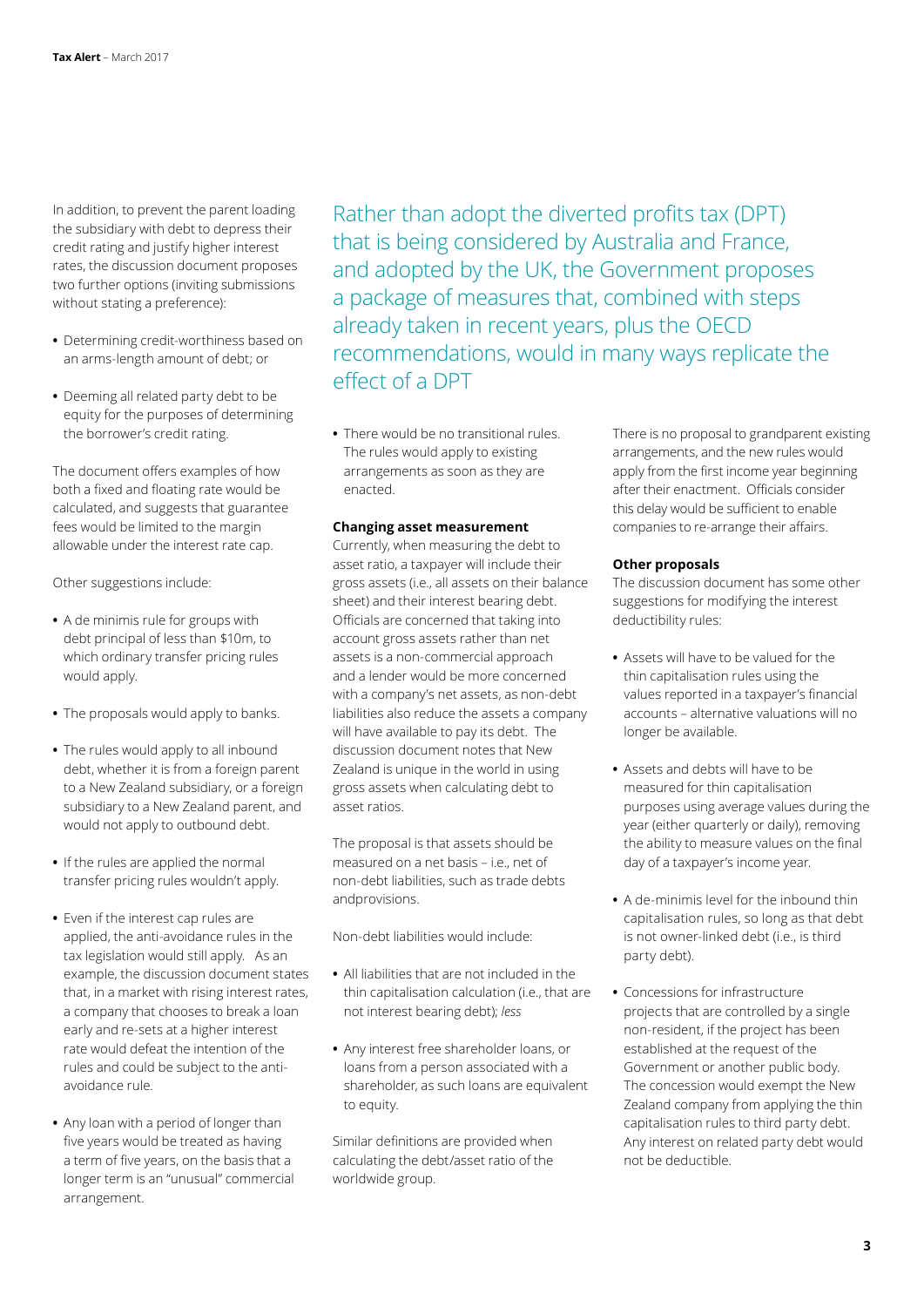

**•** The "acting together" rule, that has only just been introduced, would be significantly strengthened. Where a New Zealand entity controlled by a group of non-residents acting together exceeds the 60% safe harbour debt/asset ratio, any interest on owner-linked debt will be non-deductible. This is much stricter than the current rules which in effect deny interest deductions to the extent that the 60% ratio is exceeded. This rule would apply on a prospective basis – i.e., not to arrangements in force before the enactment date of these proposals.

### **Comment**

These proposals are likely to have a material impact on some New Zealand entities. Companies that are already complying with transfer pricing rules in relation to setting interest levels may find that the first proposal, capping interest rates, does not have a significant impact. However there are arm's length scenarios where a subsidiary's costs are materially above the parent's such that these proposals may not result in an arm's length outcome. The second proposal, to change the way assets are calculated for the thin cap calculation, could tip companies that are close to the 60% debt/asset ratio over the edge and result in interest deductions being denied to those companies. Issues such as the derivative valuation, non-equity funding, deferred tax liabilities, creditors, accruals and provisions will under the proposals all impact a company's debt to asset ratio. Companies who are still sitting on large deferred tax liabilities due to the

removal of depreciation on buildings may once again be rueing those changes!

The proposal to require daily or quarterly valuations will add a compliance cost to taxpayers. We've been moving towards a system where many companies do not need to comply with IFRS or even prepare financial statements, so this approach is out of step and an excessive reaction to a minor issue with the existing valuation rule.

# **Transfer pricing and PE avoidance**

The second of the three discussion documents, *BEPS –Transfer pricing and permanent establishment avoidance* focuses on strengthening existing rules on transfer pricing and PE avoidance. The Government is concerned that our transfer pricing and PE rules are too easily worked around, and although New Zealand proposes to adopt a number of changes recommended by the OECD to address this issue, the Government is concerned these changes won't go far enough.

Rather than adopt the diverted profits tax (DPT) that is being considered by Australia and France, and adopted by the UK, the Government proposes a package of measures that, combined with steps already taken in recent years, plus the OECD recommendations, would in many ways replicate the effect of a DPT.

# **Source and PE avoidance**

1. A new PE anti-avoidance rule will be introduced to prevent large multinationals (more than EUR750m global turnover) structuring to avoid having a PE in New Zealand. A nonresident entity will be deemed to have a PE in New Zealand if a related entity carries out sales-related activities for it here, some or all of the sales income is not attributed to a New Zealand PE of the non-resident, and the arrangement defeats the purpose of the relevant double tax agreement's (DTA) PE rule. A related entity would be either associated or commercially dependent. The rule would also apply where an unrelated third party entity is interposed between the non-resident and the New Zealand customer, if all the other attributes outlined above are present.

The PE will be deemed to exist for the purpose of any applicable DTA and the non-resident's supplies in New Zealand will be deemed to be made through that PE. New Zealand will tax sales income that is attributable to the PE.

2. Income will be deemed to have a source in New Zealand if it is attributable to a New Zealand PE, either under a DTA, or, if no DTA applies, under New Zealand's model treaty PE article, which will be incorporated into domestic law to apply as an additional source rule. This would include circumstances where a nonresident is deemed to have a PE under the previously discussed proposal that a non-resident may in some circumstances be deemed to have a New Zealand PE.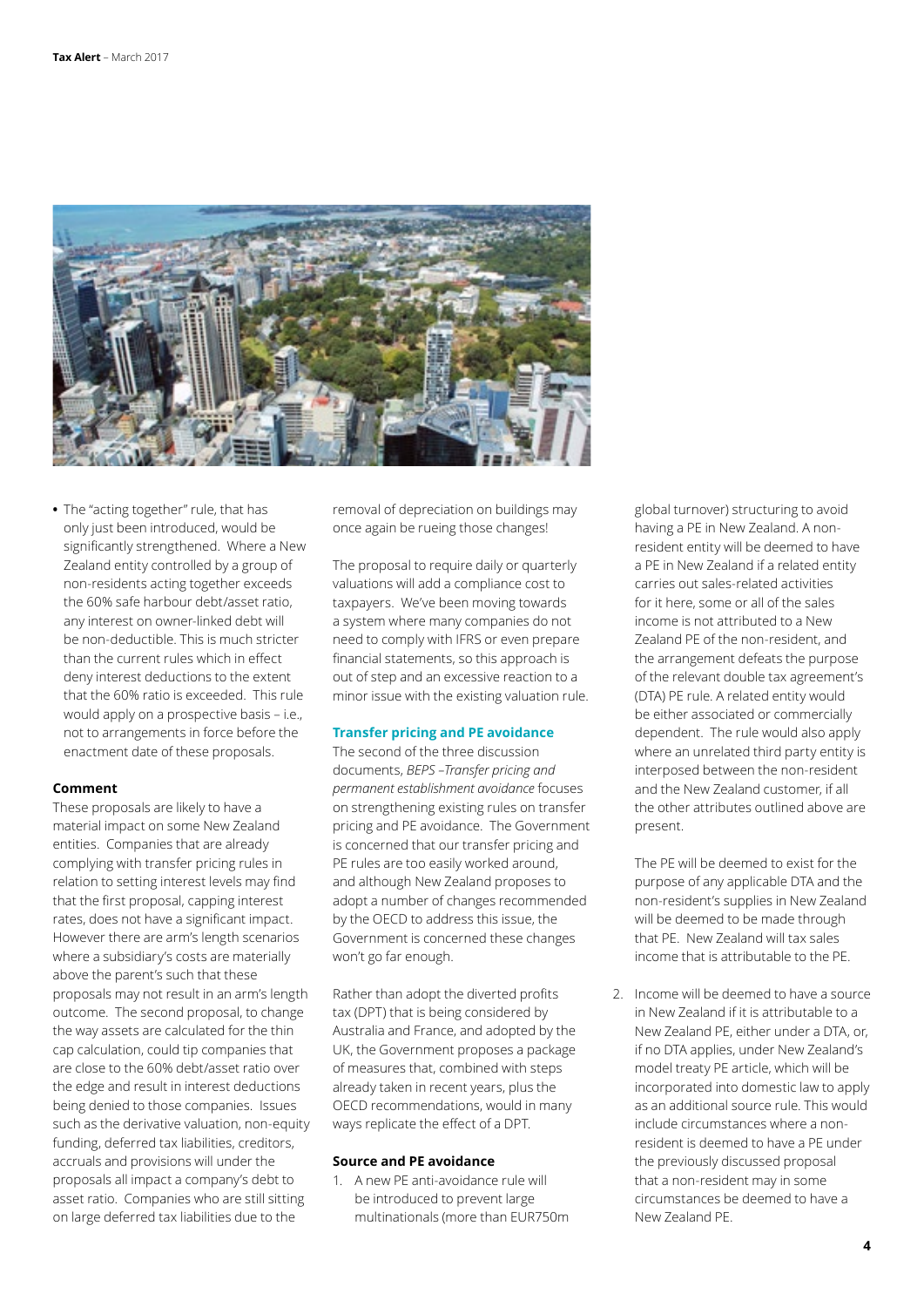- 3. A non-resident's income will have a source in New Zealand if the income would have a source if one treated the non-resident's wholly owned group as a single entity. This would prevent groups dividing up activities between group members to prevent New Zealand source income arising.
- 4. The life insurance source rules will be amended to remove a preference currently available to insurers based in Canada, Russia and Singapore. No deductions will be available for the reinsurance of life policies if the premium income on that policy is not taxable in New Zealand. Further, any life insurance policies that are not subject to New Zealand tax under the life insurance rules will be subject to the FIF rules.

# **Transfer pricing rules**

The transfer pricing rules will be aligned with OECD's guidelines and Australia's new transfer pricing rules, including amendments to:

- **•** Focus on the economic substance of a transaction and disregard the legal form if the two do not align;
- **•** Allow transactions to be reconstructed or disregarded where they are considered by the IR to be non arm's-length, to align with a "commercially rational arrangement that would be agreed by independent businesses operating at arm's length";
- **•** Specifically refer in transfer pricing legislation to arm's length conditions and the latest OECD Transfer Pricing guidelines (which incorporate the BEPS actions 8–10 revisions);
- **•** Reverse the burden of proof for demonstrating that the conditions of an arrangement are arm's length conditions so that it sits with the taxpayer, rather than the Commissioner of Inland Revenue. Master and local file transfer pricing documentation would be required on request by Inland Revenue;
- **•** Increase the "time bar" for transfer pricing issues from four to seven years;
- **•** Extend the ambit of the transfer pricing rules so that, in addition to applying to transactions between associated parties, they will apply to investors that "act together", in the same way that the newly amended thin capitalisation rules now apply to such groups of investors.

# **Administrative rules**

To beef up their ability to enforce the transfer pricing and PE avoidance rules on uncooperative multinationals, the Government propose additional "administrative" rules that would generally apply from enactment of the relevant legislation. These rules would generally only apply to large multinationals (over EUR750m worldwide revenue):

- **•** If a large multinational does not cooperate with Inland Revenue (for example, by not providing information within statutory timeframes, failing to respond to Inland Revenue correspondence, or providing misleading information), then it would be categorised as non-cooperative. Inland Revenue would at that point be able to commence the disputes process by issuing a notice of proposed adjustment (NOPA) based on the information available at the time.
- **•** Tax in dispute would have to be paid earlier in the disputes process than it is currently, where the tax in dispute relates to transfer pricing, the amount of New Zealand sourced income, and the application of a DTA.
- **•** Inland Revenue will be able to collect tax payable by a large multinational from any wholly owned group member in New Zealand, or the related New Zealand entity in the case of the new PE avoidance rule.
- **•** Inland Revenue will have enhanced information-collecting powers, enabling it to request information from large multinationals relating to non-resident group members. Failure to comply with such requests could lead to conviction

Inland Revenue will be able to collect tax payable by a large multinational from any wholly owned group member in New Zealand, or the related New Zealand entity in the case of the new PE avoidance rule

for an offence, fines of up to \$100,000, and/or denial of deductions.

# **Comment**

The proposed changes to the transfer pricing rules are extensive and wide ranging. Inland Revenue is seeking far more power and discretion in applying the transfer pricing regime and many of the changes will impose significant additional compliance costs on taxpayers.

Changes to deemed PEs, reconstruction powers and the increased focus on economic substance will impact many commercial arrangements and impose compliance costs on multi-nationals operating in New Zealand.

The changes in administrative rules would give Inland Revenue significantly greater powers. In particular the new penalty provisions, greater information gathering powers and the requirement for earlier payment of disputed taxes may embolden Inland Revenue to more aggressively audit transfer pricing positions. The extended time bar will result in taxpayers having the increased uncertainty of transfer pricing positions open for a period of seven years.

# **Implementing the Multilateral Instrument**

The third document, an Officials' issues paper rather than a discussion document, has the rather self-explanatory title *New Zealand's implementation of the Multilateral Convention to Implement Tax Treaty Related Measures to Prevent BEPS*. The multilateral convention (referred to as either the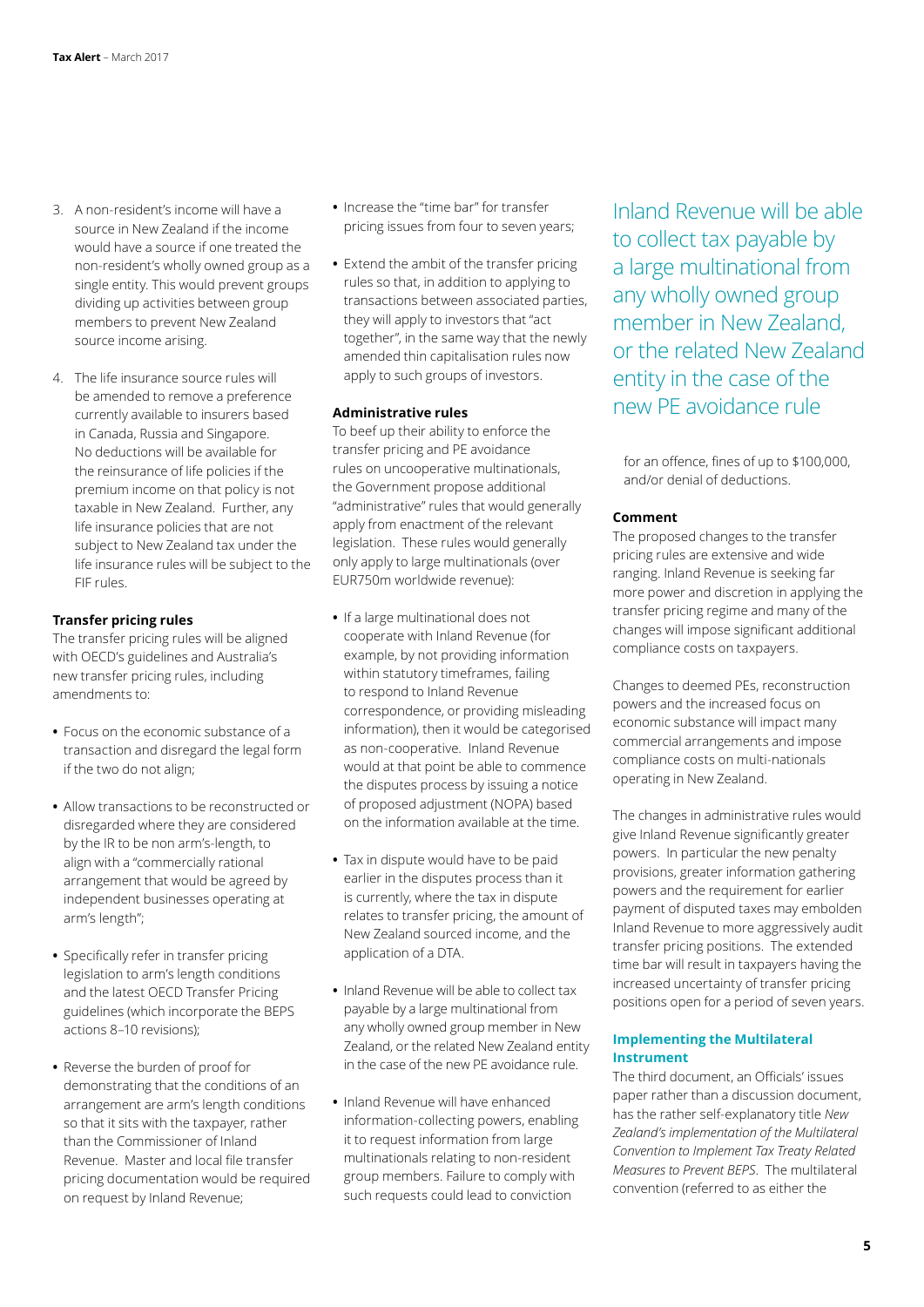multilateral instrument or MLI) will modify some of New Zealand's existing DTAs to align them with OECD recommendations.

The OECD BEPS Action Plan included recommendations to amend DTAs. As there are many thousands of DTAs currently in force around the world, the only rational way to align all the DTAs within a reasonable period of time was for the OECD to present a multilateral instrument that all countries could adopt, thereby aligning the DTAs of all participating countries at the same time. The resulting MLI was published in November 2016, and the discussion document states that New Zealand expects to sign the MLI in mid-2017, after which a domestic ratification process would be followed.

Adopting the MLI in relation to any particular DTA will require the cooperation of both signatories to the DTA. That DTA will then be a Covered Tax Agreement (CTA). The process by which a particular CTA will enter into force takes some time, and the discussion document notes it is likely that the earliest modifications to current DTAs could apply is from 2019.

Four key areas will be addressed by the adoption of the MLI:

**• Anti-abuse rule**: A principal purpose test (PPT) will be inserted into CTAs. A PPT is equivalent to an anti-avoidance rule.

- **• PE anti-avoidance rule**: The definition of a PE will be strengthened to prevent multinationals structuring their affairs deliberately to fall outside the definition.
- **• Hybrid mismatches**: Hybrids allow entities operating in more than one jurisdiction to exploit differences in the tax laws between those jurisdictions, and avoiding paying tax in either. Changes to the CTA will neutralise any advantage obtained by use of hybrids.
- **• Effective dispute resolution**: A taxpayer will be able to seek binding arbitration when the revenue authorities of two jurisdictions disagree on the correct interpretation and application of a particular DTA.

# **Comment**

Unlike some other countries, New Zealand's commitment to signing up to the MLI has already been signalled and is reiterated in the issues paper. If New Zealand continues down this path, it will be key for New Zealand taxpayers that the Inland Revenue provides adequate resources to help taxpayers when other jurisdictions try to stake a claim over income New Zealand has already taxed.

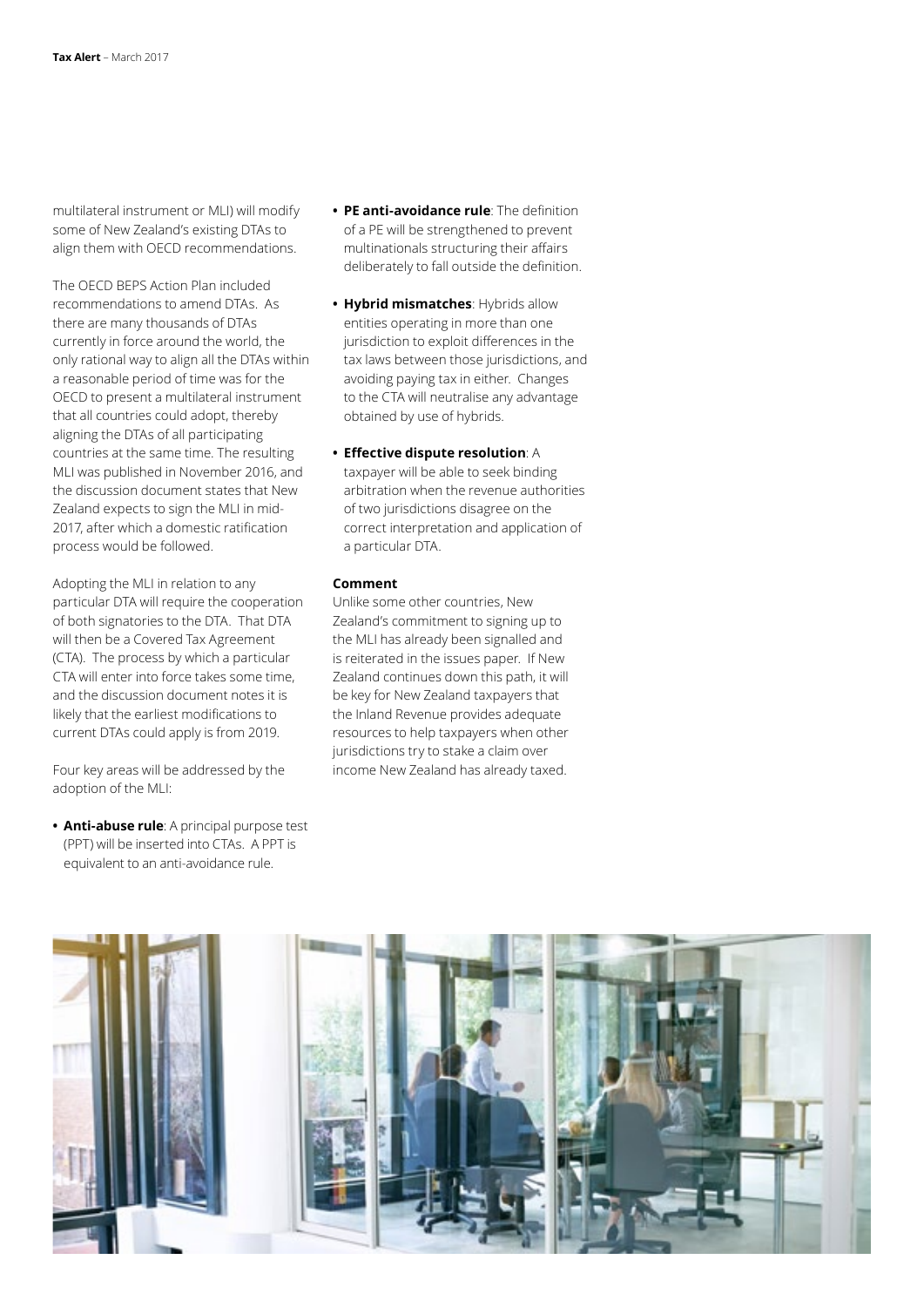# <span id="page-6-0"></span>New use of money interest rules for provisional taxpayers By Veronica Harley

On 21 February 2017, the Taxation (Business Tax, Exchange of Information, and Remedial Matters) Act 2017 received royal assent. This Act contains important business tax changes that will have widespread application to many taxpayers from the 2018 income year.

The most significant change is that there will be a reduction, or in some cases elimination of use of money interest (UOMI) charges for many taxpayers that have committed to and paid provisional tax based on the standard uplift method.

# **Taxpayers using the standard uplift method**

Currently UOMI on provisional tax applies with effect from the first instalment date. When a return is filed, the actual residual income tax (RIT) is treated as if it were due and payable in even amounts on each provisional tax instalment due date and compared to the provisional tax instalments made. From the 2018 income year, UOMI will only apply from the date of the third instalment for taxpayers who either:

- **•** use the standard uplift method (i.e. the 105% or 110% uplift rule) of calculating provisional tax for all instalments; or
- **•** use the standard uplift method for all instalments due before the final one and choose to use the estimation method for the final instalment.

As the final instalment generally falls almost one month after balance date, the theory is that taxpayers should be able to more accurately determine at this point what their actual RIT will be, and square up any tax liability on the third instalment, thus incurring little or no UOMI at all. To the extent a taxpayer cannot accurately determine their tax liability by the final instalment due date, UOMI will only be charged from the final instalment date until it is paid in full, which should still shave quite a bit off the current UOMI bill.

Officials were concerned that the removal of UOMI could create opportunities for related parties to switch between the uplift and estimation methods to avoid UOMI and potentially also provisional tax by manipulating income between them. Therefore, the rules require all "provisional tax associates" of the provisional taxpayer, where they are also liable to pay provisional tax, to either use the standard uplift method for all instalments; or use the standard uplift method correctly for the first two instalments before switching to the estimation method for the final instalment, or use the GST ratio method. The definition of a provisional tax associate will capture other companies within the same wholly owned group or relationships between a company and a person (other than a company) where that person has a voting or market value interest of 50% or more in the related company.



**Veronica Harley Associate Director** Tel: +64 9 303 0968 Email: vharley@deloitte.co.nz

The most significant change is that there will be a reduction, or in some cases elimination of use of money interest (UOMI) charges for many taxpayers that have committed to and paid provisional tax based on the standard uplift method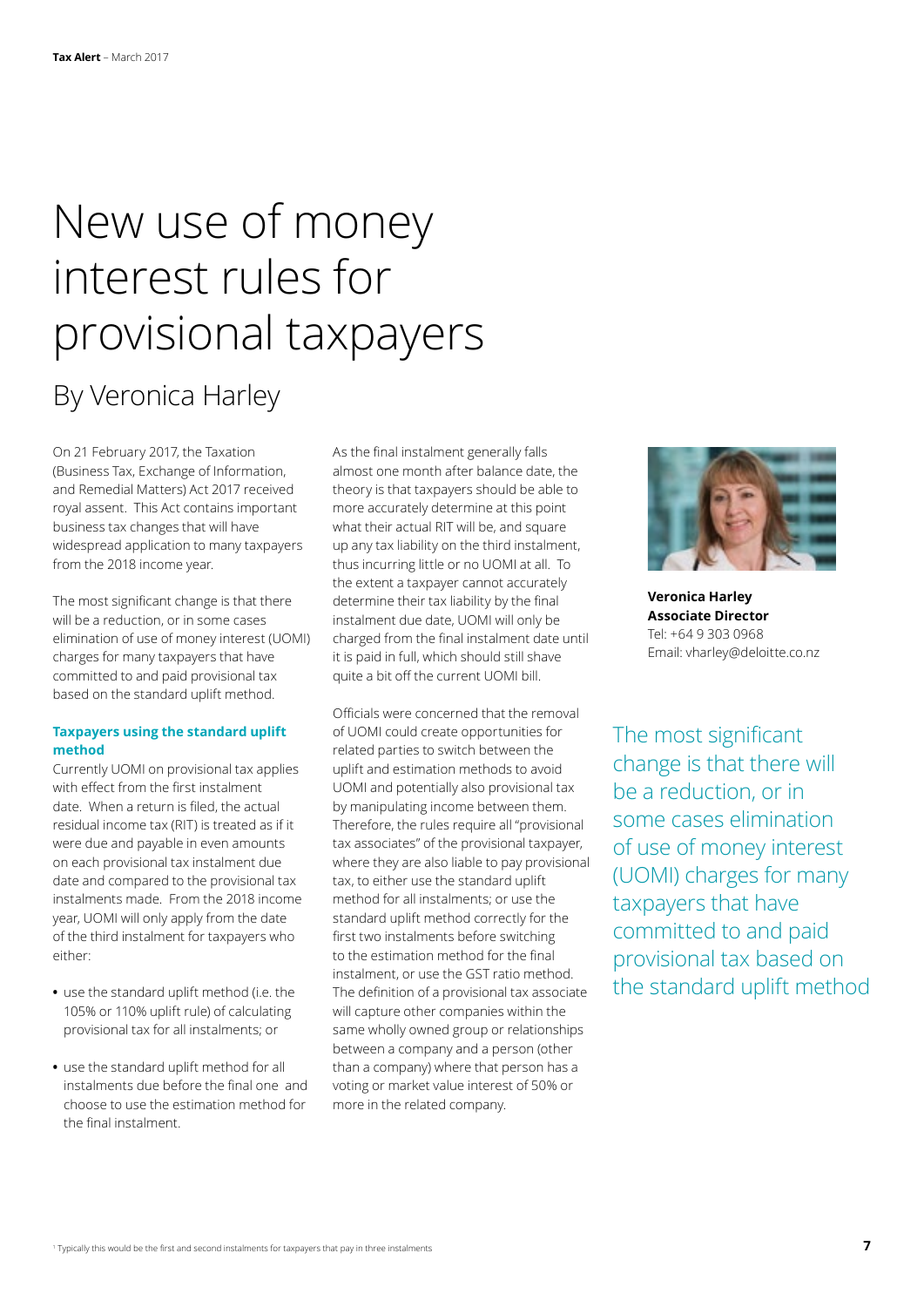# **Example 1:**

- **•** ACME Ltd is a provisional taxpayer with a March balance date that pays provisional tax in three instalments. ACME is owned by Rudy (75%) and Chuck (25%).
- **•** ACME's RIT for the year ended 2017 was \$250,000.
- **•** ACME chooses to pay 2018 provisional tax instalments using the standard uplift method based on 105% of 2017 RIT and makes three instalments of \$87,500 on each due date totalling \$262,500. Provisional tax instalments are due on 28 August 2017, 15 January 2018, 7 May 2018).
- **•** The 2018 tax return shows actual RIT of \$270,000.

As Rudy owns 50% or more of ACME, he will be treated as a provisional tax associate of ACME. Therefore if he is a provisional taxpayer, he will also be required to pay provisional tax on a standard uplift basis (as least for all instalments up until the final one) or he could use the GST ratio method.

As ACME has used the standard uplift method and made the correctly calculated instalments on time, ACME's 2018 RIT of \$270,000 is treated as being due and payable on the third instalment (rather than divided by three instalments as it is currently). In this case UOMI would only apply from 7 May 2018 on the difference between actual 2018 RIT of \$270,000 and the total instalment amounts paid of \$262,500, i.e. of \$7,500.

However, if ACME could accurately calculate what the 2018 RIT would be by the time the third instalment is due on 7 May 2018, it could instead make a final instalment of \$95,000 so that there is no unpaid tax and therefore no UOMI.

Taxpayers can still choose to estimate their RIT if the actual RIT will be lower than what is payable under the standard uplift method. UOMI will apply from the first instalment per current rules if they choose to use the estimation method for an instalment which is not the final instalment (i.e. the first or second instalment, assuming three instalments are payable).

However, taxpayers that switch to the estimation method for the last instalment will only incur (or receive) UOMI from their final instalment date provided payments have been correctly paid in accordance with the standard uplift method up until the final instalment. The following example illustrates this:

# **Example 2:**

Same facts as above except:

- **•** ACME initially chooses to pay 2018 provisional tax instalments using the standard uplift method based on 105% of 2017 RIT and makes the first two instalments of \$87,500 on each due date totalling \$175,000.
- **•** The 2018 draft tax return shows actual RIT will only be \$150,000.
- **•** ACME decides to switch to the estimation method for the final instalment and estimates RIT at \$150,000

ACME has used the standard uplift method for the first and second instalments and paid the correct instalments on time before switching to the estimation method for the final instalment. In this case unpaid tax is deemed to be the actual RIT of \$150,000 less the total amount of the relevant instalments for the year (i.e.  $2 \times $87,500 =$ \$175,000). However, in this case a negative amount is treated as overpaid tax with no payment due and payable on that date.

UOMI would only be receivable on the overpaid tax from the final instalment date of 7 May 2018 until a refund is received.

Note however, that if ACME had estimated its RIT on the second instalment date, UOMI rules would apply from the first provisional tax instalment (as they do currently).

It should be noted that if a taxpayer doesn't pay or makes an incorrectly calculated instalment (not being the final one) on or before its due date, then UOMI will apply. The unpaid tax on which UOMI is calculated is deemed to be the lowest of:

- **•** the amount a taxpayer was liable to pay for that standard uplift instalment less the amount paid in relation to that instalment; or
- **•** 1 divided by the number of instalment dates for the tax year multiplied by their actual RIT for the year less the amount paid in relation to that instalment.

UOMI will then apply on that unpaid amount from the relevant instalment date until the date the tax is paid.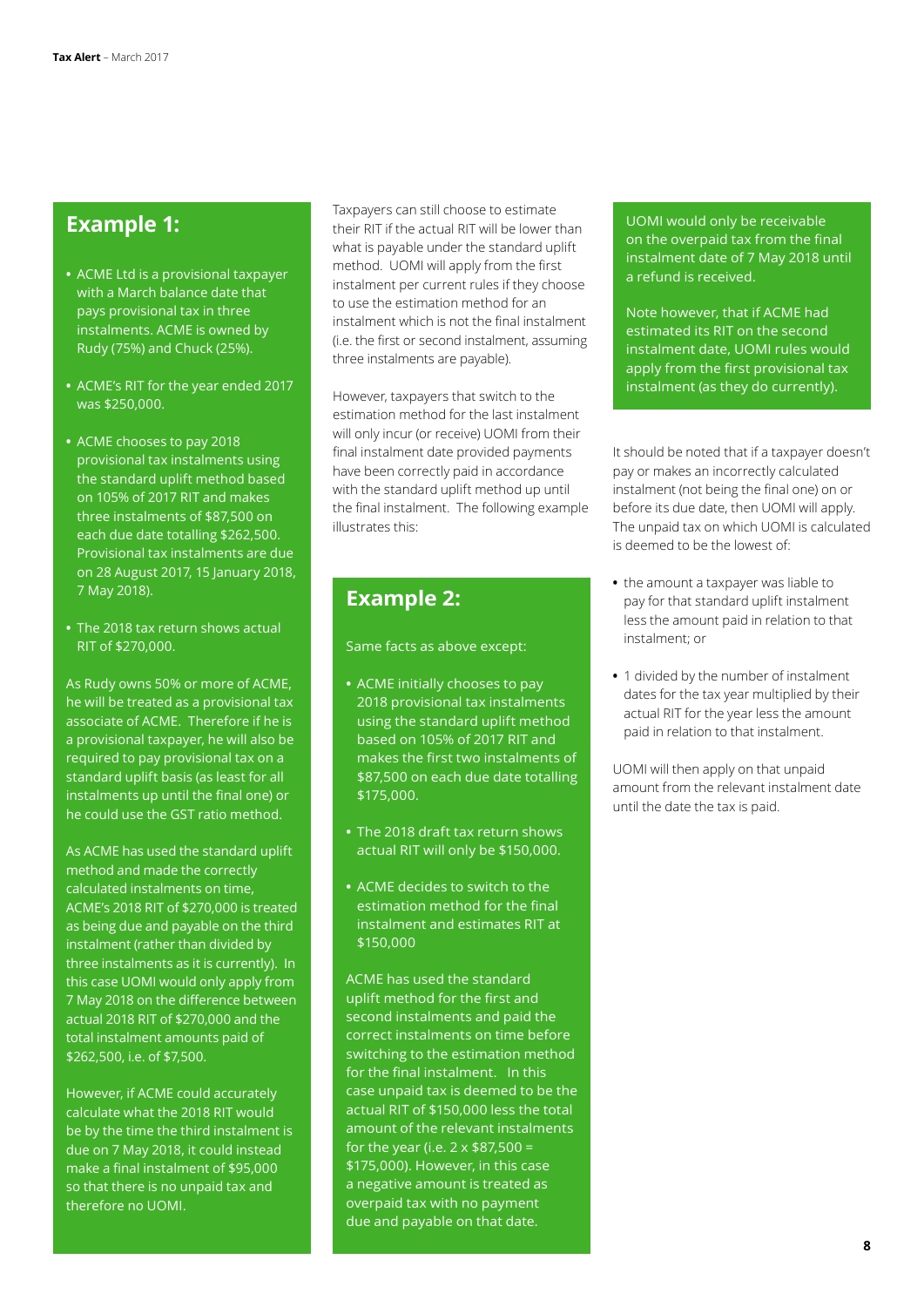# **Example 3:**

**•** Same facts as example 1 above except, ACME missed paying the second instalment on time and paid this late on 28 March 2018.

Although ACME has used the standard uplift method, it has not correctly paid an instalment on time. The amount of unpaid tax that ACME has in relation to the second instalment is the lowest of:

- **•** the amount a taxpayer was liable to pay for that standard uplift instalment (i.e. \$87,500) less the amount paid in relation to that instalment (i.e. nil); or
- **•** 1 divided by the number of instalment dates for the tax year multiplied by their actual RIT for the year (i.e. 1/3 x \$270,000 = \$90,000) less the amount paid in relation to that instalment (i.e. nil).

The lesser of these two amounts is the standard uplift liability that was due of \$87,500 so UOMI will be calculated on this from the second instalment date of 15 January 2018 until it was paid on 28 March 2018. It should also be noted that a late payment penalty would likely apply for missing the second payment and that no grace period operates when the late payment is a provisional tax payment.

There are a few other points to note about these rules:

**•** To qualify to use these rules, there must be no "provisional tax interest avoidance arrangement"; in other words the provisional taxpayer must not be part of any arrangement to manipulate their RIT so as to benefit from this rule. Officials have now released guidance and provided a few examples that would be

covered by this rule. For example, where shareholder-employees of a company and the company switch back and forth from one year to the next between leaving profits in the company to paying out all profits via shareholder salaries and estimating to nil as necessary where there is no commercial purpose for doing so other than to fall within the concessionary UOMI rules so that no UOMI is payable.

The rule has been pretty broadly drafted however and the onus will be on taxpayers to be able to demonstrate there is a commercial reason for taking a certain tax position where there is a change in long standing approach, structure or use of provisional tax methods to prove it was not to work around these rules.

- **•** Tax pooling can continue to still be used by taxpayers who would rather estimate earlier, may not have paid enough to clear their liability in full at the last instalment or for taxpayers who end up being subject to UOMI because they fail to pay or miscalculate an instalment.
- **•** It has been common to make voluntary instalments of tax over and above the standard uplift payment to minimise UOMI that would apply from the first and second instalments. Under these new rules taxpayers who correctly comply will not need to consider making voluntary instalments until the third instalment date. No UOMI will be receivable by taxpayers who make voluntary instalments above the standard uplift amount prior to the last instalment.

### **Safe-harbour rule amendment**

The safe harbour criteria which prevents the application of the UOMI rules applying at all for provisional taxpayers, has been amended with effect from the 2018 income year. As well at the threshold increasing, the rule has also been extended to cover non-individuals. A taxpayer (whether a company or otherwise) will not be subject to UOMI on provisional tax if the following criteria are met:

**•** RIT for the tax year is less than \$60,000; and

- **•** The taxpayer has paid all three instalments using the standard uplift method (i.e. either the 105% or 110% uplift rule) correctly on or before the instalment date, or they have no obligation to pay provisional tax because RIT in the preceding year was less than \$2,500; and
- **•** There is no provisional tax interest avoidance arrangement (in other words the taxpayer has not manipulated its RIT to fall within this rule).

This change will also mean UOMI will not be receivable for any overpayments, but the benefits of not being subject to the UOMI rules at all will be good news for smaller companies that find management of provisional tax difficult to get right. It is of note that if a taxpayer does not pay the required instalment amounts correctly (e.g. payment is late or calculates a payment incorrectly) then the safe harbour rule will not apply.

This change is great news as there are a number of smaller companies currently with RIT around this threshold. It means RIT will be deemed due and payable on their terminal tax date and so UOMI will only apply post terminal tax date to the extent any tax was not paid on the due date.

# **Final comments**

These new measures apply from the beginning of the 2018 income year which for most taxpayers commences on 1 April 2017. All provisional taxpayers should now be turning their mind to how these rules will apply to them. Taxpayers with a standard balance date of 31 March will need to think about these rules in time for their first provisional tax payment due on 28 August 2017. However early balance date taxpayers will have to think about this a little sooner. For specific advice on how these rules apply to your situation, please contact your Deloitte tax advisor.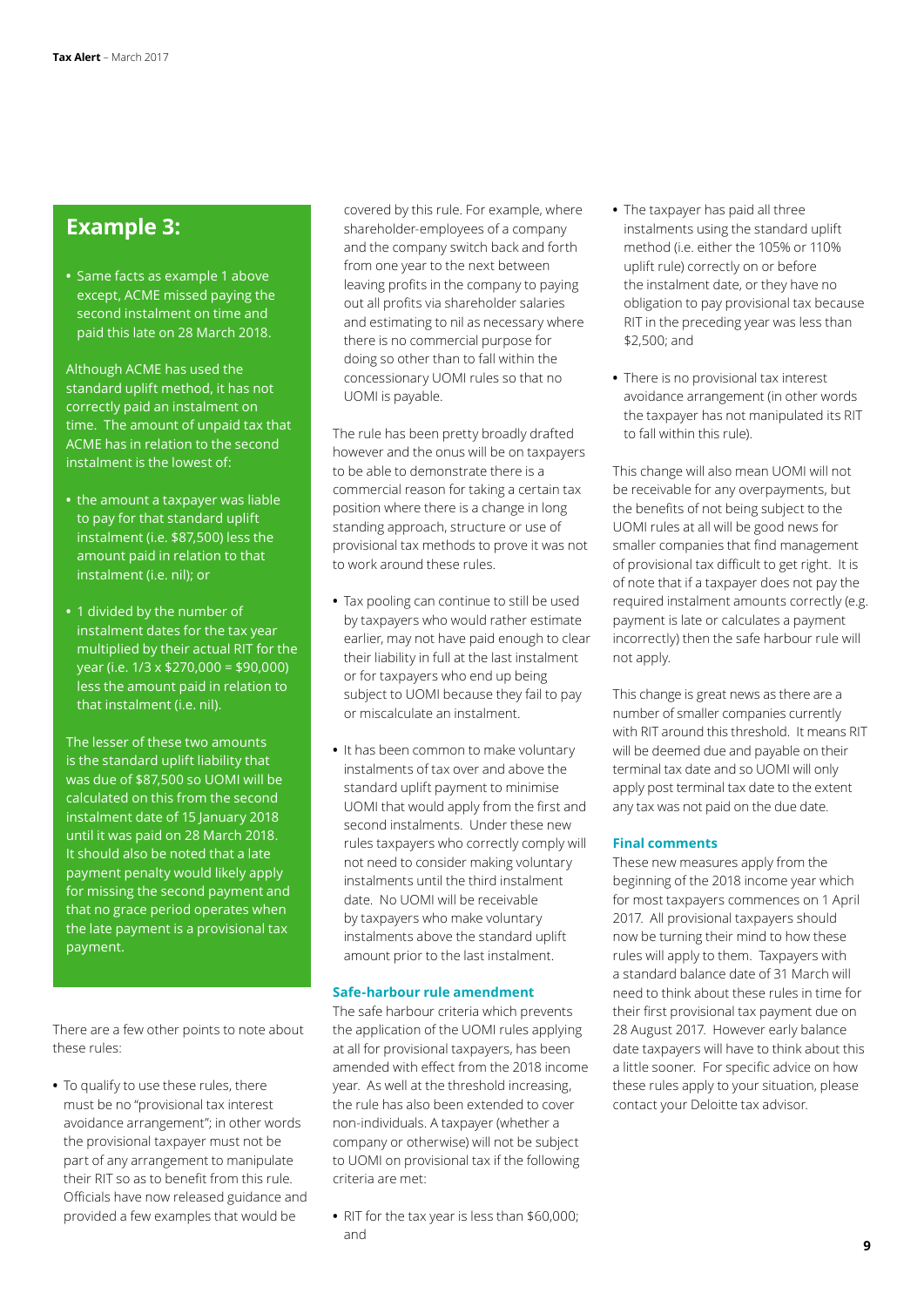# Are you ready for all the tax changes coming?

# By Veronica Harley

1 April 2017 marks the beginning of the 2018 standard tax year. This year, it is significant as there are a lot of tax changes that either come into effect on this date or will start to apply from the beginning of the 2018 income year which for most taxpayers commences 1 April 2017. In this article we have compiled a list of the key enacted changes that you should be aware of. We have reported on all these measures in previous Tax Alerts. Please contact your Deloitte advisor for more information.

# **From 1 April 2017**

- **•** Employers will be required to report share benefits under an employee share scheme via the PAYE system. Employers also now have the ability to withhold PAYE on such benefits (at their discretion). See our other [article](#page-10-0) on this issue of Tax Alert for more details.
- **•** The self-correction threshold under which taxpayers can correct minor errors in their next tax return (and not reopen a past return) is increasing from \$500 to \$1000 of tax.
- **•** Contractors who are subject to the schedular withholding payment rules will, in most cases, be allowed to elect their own withholding rate without having to apply to Inland Revenue for a special rate. The schedular payment rules will also be extended to contractors who work for labour-hire firms.
- **•** New rules will allow the Commissioner to start disclosing certain taxpayer information and their significant tax debt to approved credit reporting agencies. Inland Revenue will also be able to share certain information with the Registrar of Companies to assist with enforcement of certain offences under the Companies Act 1993.

**•** From this date it will no longer be necessary to renew RWT exemption certificates annually (instead, RWT exemption certificates are issued for an unlimited period) to reduce compliance costs.

### **For the 2018 income year**

- **•** More companies will qualify to pay FBT on an annual (rather than quarterly) basis as the threshold for PAYE and ESCT increases from \$500,000 to \$1 million.
- **•** New concessional methods become available for calculating UOMI on provisional tax (refer our [article](#page-6-0) in this issue on these new rules). These rules apply to 2018 provisional tax.
- **•** The threshold for when UOMI applies on under and over payments of provisional tax will change (see our other [article](#page-6-0) in this issue)
- **•** New optional compliance saving methods are available for calculating deductions for the business use of a home office and a motor vehicle.
- **•** The motor vehicle expenditure rules are being extended to certain close companies as an alternative to paying FBT on motor vehicle benefits provided to shareholder-employees.
- **•** With effect from the 2018 income year, taxpayers will have an option to save on compliance by choosing not to determine the amount of deferred employment income accruals that were paid out by the end of the 63rd day following balance date. That is, the whole accrual will simply be added back.



**Veronica Harley Associate Director** Tel: +64 9 303 0968 Email: vharley@deloitte.co.nz

**•** The 1% incremental monthly late payment penalty will be removed for provisional and income tax for the 2018 and later income years, GST return periods ending within 8 days before 31 March 2017 and GST return periods ending after 31 March 2017, under or over payments of Working For Families tax credits for the 2018 and later income years and any related civil penalties imposed for these taxes and periods.

The Taxation (Annual Rates for 2016-17, Closely Held Companies, and Remedial Matters) Bill was still going through the latter Parliamentary stages as we were compiling this list. There are lots of measures in this bill which take effect on the date of enactment, from 1 April 2017 or the 2018 income year. While the bill is expected to be enacted prior to 31 March 2017, there will be a short window of time for taxpayers to get organised on some of these issues. We will report on these changes once the bill is enacted and the application dates are finalised. In the meantime contact your Deloitte advisor to discuss further.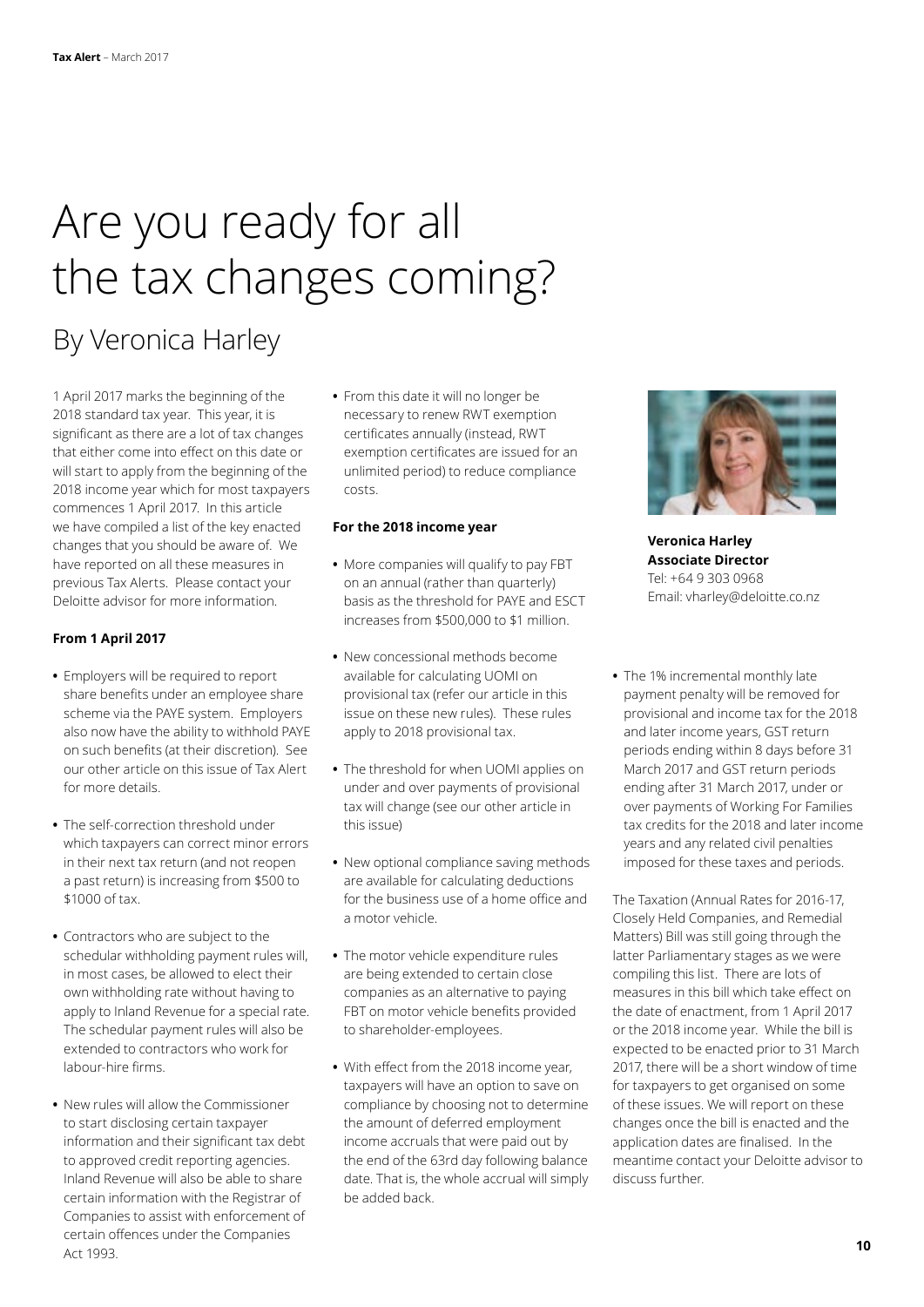# <span id="page-10-0"></span>Employee share schemes – new reporting and withholding obligations

# Are you ready?

By Mike Williams and Bo Hsiao

As previously reported in our August 2016 Tax Alert, employer reporting obligations in respect of employee share schemes (ESS) are changing. Under New Zealand law, a benefit derived from receiving shares for less than market value is considered taxable income. Previously there has been no requirement for an employer to report any ESS benefits to Inland Revenue and it has always been the responsibility of the employee to report and pay tax on any income they receive from an ESS through their personal tax return.

However, from 1 April 2017, employers will have a statutory obligation to report this income, with an option to voluntarily withhold tax. As an employer, are you ready to take on this responsibility?

# **Requirement to report share income**

With the enactment of the Taxation (Transformation: First Phase Simplification and Other Measures) Act 2016, employers will be required to report ESS income to Inland Revenue by disclosing the amount of income from shares in the Employer Monthly Schedule (EMS) Pay As You Earn withholding report from 1 April 2017 onwards.

Whilst reporting is mandatory, withholding tax is voluntary.

ESS benefits are classified as an "extra pay" and therefore the benefit is income for the purposes of student loan deductions, child support payments and working for family tax credits. ESS benefits are not liable for KiwiSaver or ACC earner's levy.



### **Where to Report?**

Employers will use the current employer monthly schedule (IR348) to report ESS benefits. The benefits will be reported as gross earnings not subject to ACC. The EMS form will not change and there will be no separate field where ESS benefits are to be recorded. Rather bizarrely, we understand from discussions with the Inland Revenue that this mechanism of reporting is likely to automatically create an error report in the Inland Revenue system as the gross pay and tax ratios will not match the PAYE tables where no tax is withheld from the ESS income. Where this is the case, Inland Revenue representatives are recommending that employers contact Inland Revenue before filing an EMS containing ESS income, to notify Inland Revenue of the name and IRD number of those employees affected.

We understand that this is a temporary issue until Inland Revenue migrates to the new "START" computer system, at which point the ESS forms can be redesigned.

### **When to Report?**

For employers who pay monthly, this means that reporting will be included in the relevant EMS for which the share benefit accrues to the employee (i.e. if an ESS event occurs on 7 March 2018, it would be included in the employer's EMS for the period ending 31 March 2018, due by 20 April 2018.

For employers that are considered to be a "large employer" due to having an annual gross Pay As You Earn (PAYE) including Employer Superannuation Contribution Tax (ESCT) exceeding \$500,000 , the event is deemed to arise in the pay period following that in which the taxable event occurs.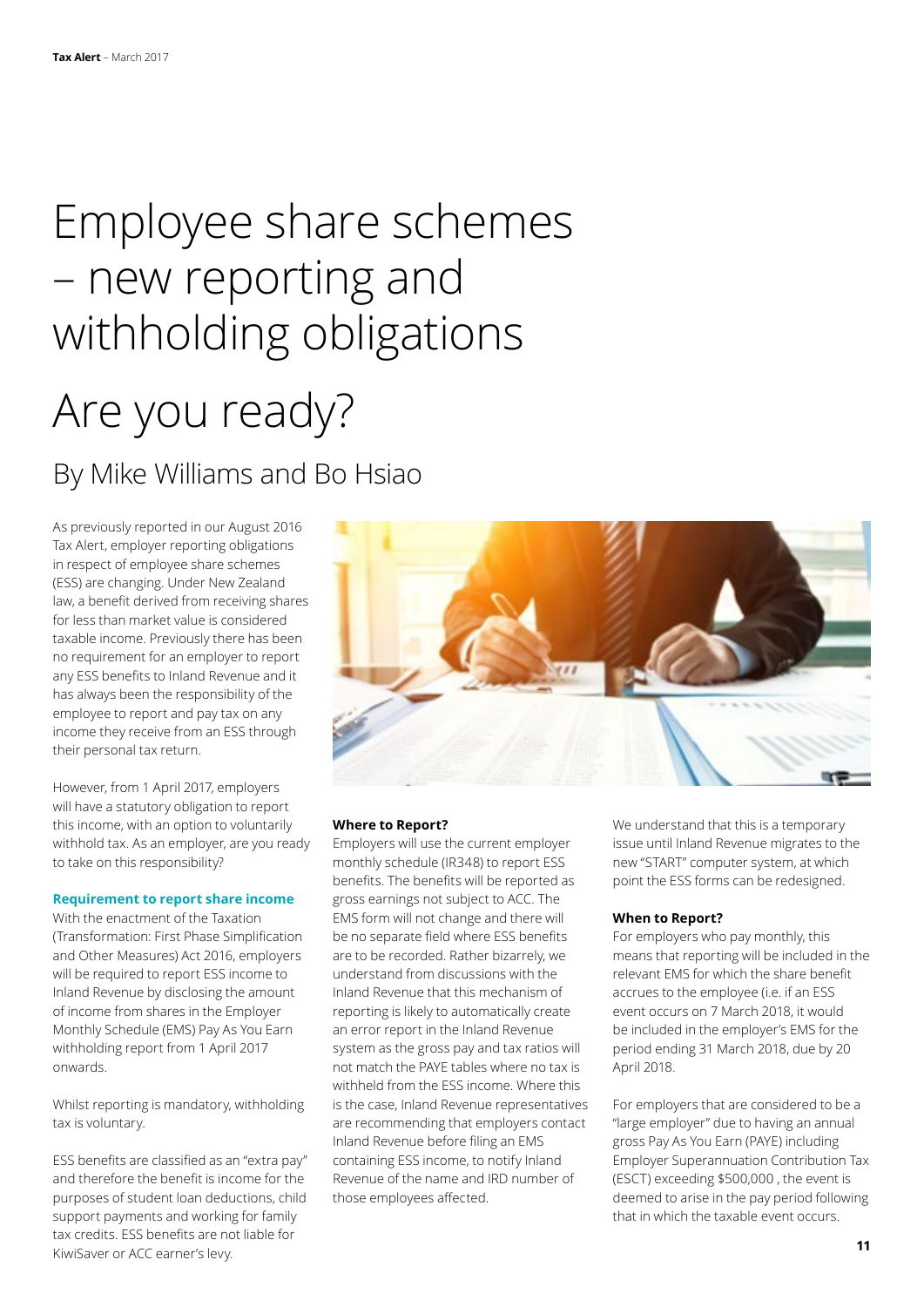This therefore means that if an event occurs say before 15 March 2018, reporting must be made in the EMS due to be submitted by 5 April 2018 but if an event occurs after 15 March 2018 reporting is made in the EMS to be submitted by 20 April 2018. This is intended to give employers more time to collate relevant information if they are intending to withhold tax.

Whilst this is a concessionary measure, timing is still extremely tight. This is going to be particularly troublesome where employees may be a member of a parent company's overseas ESS scheme or where employees have flexibility around the timing of ESS exercise events. In such cases, New Zealand employers need to ensure they are aware of when such events occur and have access to necessary information from either the overseas parent or the employees themselves. Employers who have regular monthly "share match" schemes are also going to need to be able to report on a regular monthly basis.

### **Electing to withhold**

As mentioned above, electing to withhold PAYE on the share income is voluntary. Employers are able to make the election by calculating and withholding PAYE and disclosing this amount through the EMS when declaring the income.

Voluntary withholding can be applied on an employee by employee basis and would generally be with the agreement of each relevant employee. If the employer decides to withhold on all equity events this should be notified to relevant employees and agreement sought as to how withholding would be funded (such as automatic share sales etc.). It is important to relay to the employee that the tax will be deducted from their salary and they may not actually receive income in the form of cash from the investment.

In most scenarios, withholding PAYE would reduce the likelihood that employees would have exposure to prepayments of provisional tax and the requirement to file an income tax return, provided they have no other income sources that do not have tax withheld at source.

# **When no election to withhold made**

Should the employer choose not to withhold on ESS income, employees will be required to file a New Zealand income tax return and will have an obligation to pay any tax due on the income reported in the return.

#### **Our experience so far**

Deloitte has worked with a number of New Zealand employers following the announcement of these legislative changes and it is not uncommon for employees to have overlooked their reporting and tax payment requirements in the past.

As a result of these changes, employees need to be aware that Inland Revenue will have far greater oversight over income earned from ESS schemes and will be able to identify discrepancies if employees do not report the appropriate income in their annual income tax returns.

Employers may wish to undertake a communication exercise to advise employees that from 1 April 2017 benefits will now be reported to the Inland Revenue and that employees who may be used to declaring this income separately in their income tax returns, no longer need to separately disclose this amount as it will be included in their gross earnings.

Where ESS income has not been reported in the past employees may need to make a voluntary disclosure of any unpaid taxes.

Please contact your usual Deloitte tax advisor for further information on these changes.



**Mike Williams Director** Tel: +64 9 303 0747 Email: michaelswilliams@ deloitte.co.nz



**Bo Hsiao Consultant** Tel: +64 9 975 8620 Email: bhsiao@deloitte.co.nz

Whilst reporting is mandatory, withholding tax is voluntary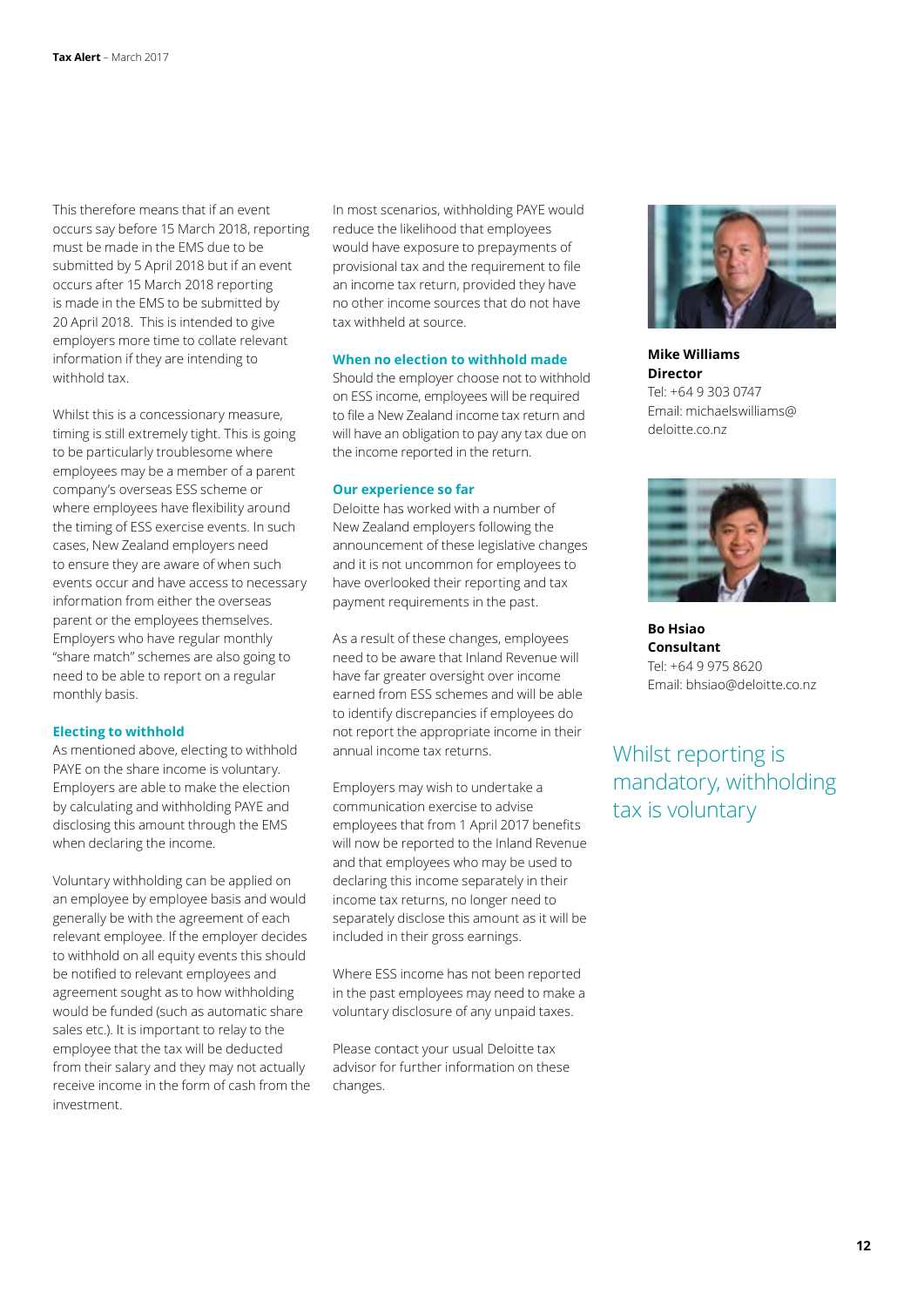# <span id="page-12-0"></span>Feasibility expenditure – how the law applies (at the moment)

By Robyn Walker



Feasibility has been a regular feature of our Tax Alert articles for a few years now. From the time Inland Revenue first started consulting on the deductibility of feasibility expenditure way back in 2004, to when the original interpretation statement (IS 08/02) was released in 2008, through to the *Trustpower* judgments of the High Court (2013<sup>1</sup>), Court of Appeal (2015<sup>2</sup>) and Supreme Court (2016<sup>3</sup>) there has been a lot of thought given to how this expenditure should be treated.

Following the Supreme Court decision in July 2016, [we commended Inland Revenue](https://www2.deloitte.com/nz/en/pages/tax-alerts/articles/its-feasible-that-feasibility-expenditure-may-still-be-deductible-sometimes.html) for quickly rethinking IS 08/02 in light of that verdict and producing a draft revised interpretation statement in September 2016. Submissions were taken and we now have a finalised position from Inland Revenue on the topic: "[IS 17/01: Income tax](http://www.ird.govt.nz/resources/5/9/59a7819f-ec1b-4db2-a54b-3ee1caff2e00/IS+1701.pdf)  [- deductibility of feasibility expenditure](http://www.ird.govt.nz/resources/5/9/59a7819f-ec1b-4db2-a54b-3ee1caff2e00/IS+1701.pdf)".

- 1 *Trustpower Ltd v CIR* [2013] NZHC 2,970
- 2 *CIR v Trustpower Ltd* [2015] NZCA 253
- 3 *Trustpower Ltd v CIR* [2016] NZSC 91

Helpfully for taxpayers, having this statement released in February does give those taxpayers still working on their 2016 tax returns a little bit of time to ensure they are taking tax positions consistent with Inland Revenue's interpretation of the law.

The finalised statement is not materially different from the draft version released last September (refer our previous Alert [article](https://www2.deloitte.com/content/dam/Deloitte/nz/Documents/tax/Tax-alert/2016/nz-en-Tax Alert-Oct-2016.pdf)). The key test in paragraph 129 of IS 17/01 is (emphasis added):

"Therefore, in the Commissioner's view, expenditure is likely to be deductible in accordance with the Supreme Court decision if it is of a type incurred on a recurrent basis as a normal incident of the taxpayer's business and it satisfies one of the following:

- **•** the expenditure is not directed towards a specific capital project; or
- **•** if the expenditure is directed towards a specific capital project, the expenditure is so preliminary as not to be directed



**Robyn Walker National Technical Director** Tel: +64 4 470 3615 Email: robwalker@deloitte.co.nz

towards materially advancing a specific capital project – or, put another way, the expenditure is not directed towards making tangible progress on a specific capital project."

There have been some tweaks to the draft. For example, Inland Revenue have sought to clarify that an amount will be capital as long as the expenditure was intended to achieve either material advancement or tangible progress, it is not necessary for the expenditure to meet both these tests (although they often would).

The final statement also brings in a new concept of the expenditure being incurred on a recurrent basis. IS 17/01 states:

"The Supreme Court also found that, in some circumstances, expenditure associated with early stage feasibility assessments could be seen as a normal incident of business (at [72]). The Court was considering this in the context of Trustpower's fact situation. The nature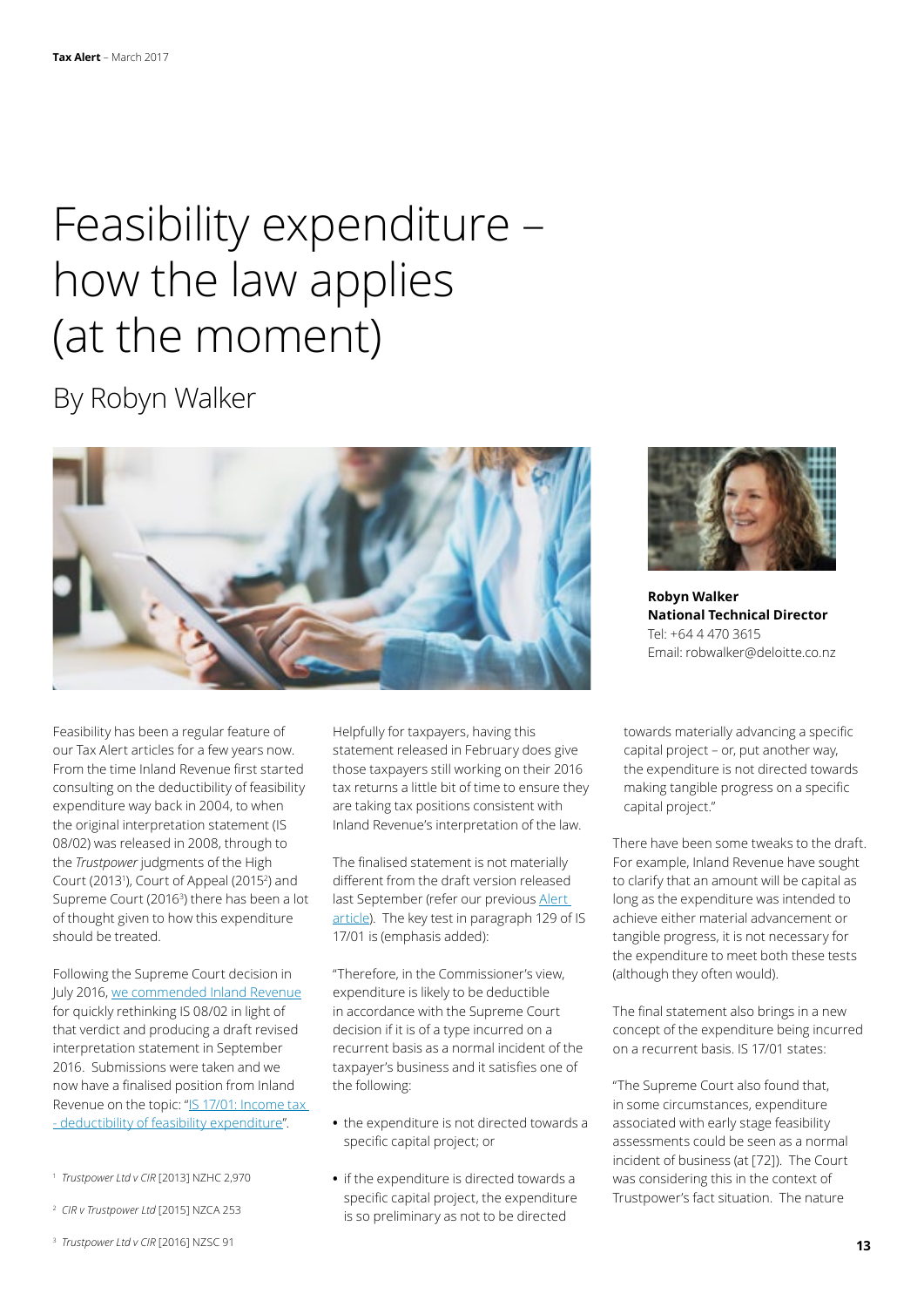of Trustpower's business was such that it was regularly exploring new generation possibilities. In this regard, incurring feasibility expenditure was a normal incident of its business. It is not clear that the Supreme Court would have been as willing to find that preliminary expenditure could be deductible if the expenditure in question related to a one-off capital expansion for example. Consequently, the focus of this statement is feasibility expenditure that is (or will be) incurred on a recurrent basis by a taxpayer as an ordinary incident of its business. It is possible that feasibility expenditure that is not incurred on a recurrent basis could be deductible in some circumstances. However, this statement does not consider these situations."

The decision to restrict the interpretation statement to types of expenditure which are recurrent in nature may frustrate some, but it does provide a link back into classic capital/revenue tests which have been being applied for many years .

IS 17/01 retains the length of its predecessor, however it has a new added feature of a flow chart to help easily step taxpayers through the tests.

So is this the last word on feasibility? Not likely. While IS 17/01 provides a useful summary of the law following the Supreme Court decision in Trustpower, the law just isn't that great for taxpayers looking to innovate and grow. Fortunately the Tax [Policy Work Programme](https://www2.deloitte.com/nz/en/pages/tax-alerts/articles/whats-is-on-the-tax-policy-agenda.html) has policy work underway to reform the law in this area. In our view, it can't come soon enough.

For more advice on how IS 17/01 applies to your feasibility expenditure please contact your usual Deloitte Advisor.

#### **Feasibility chart**

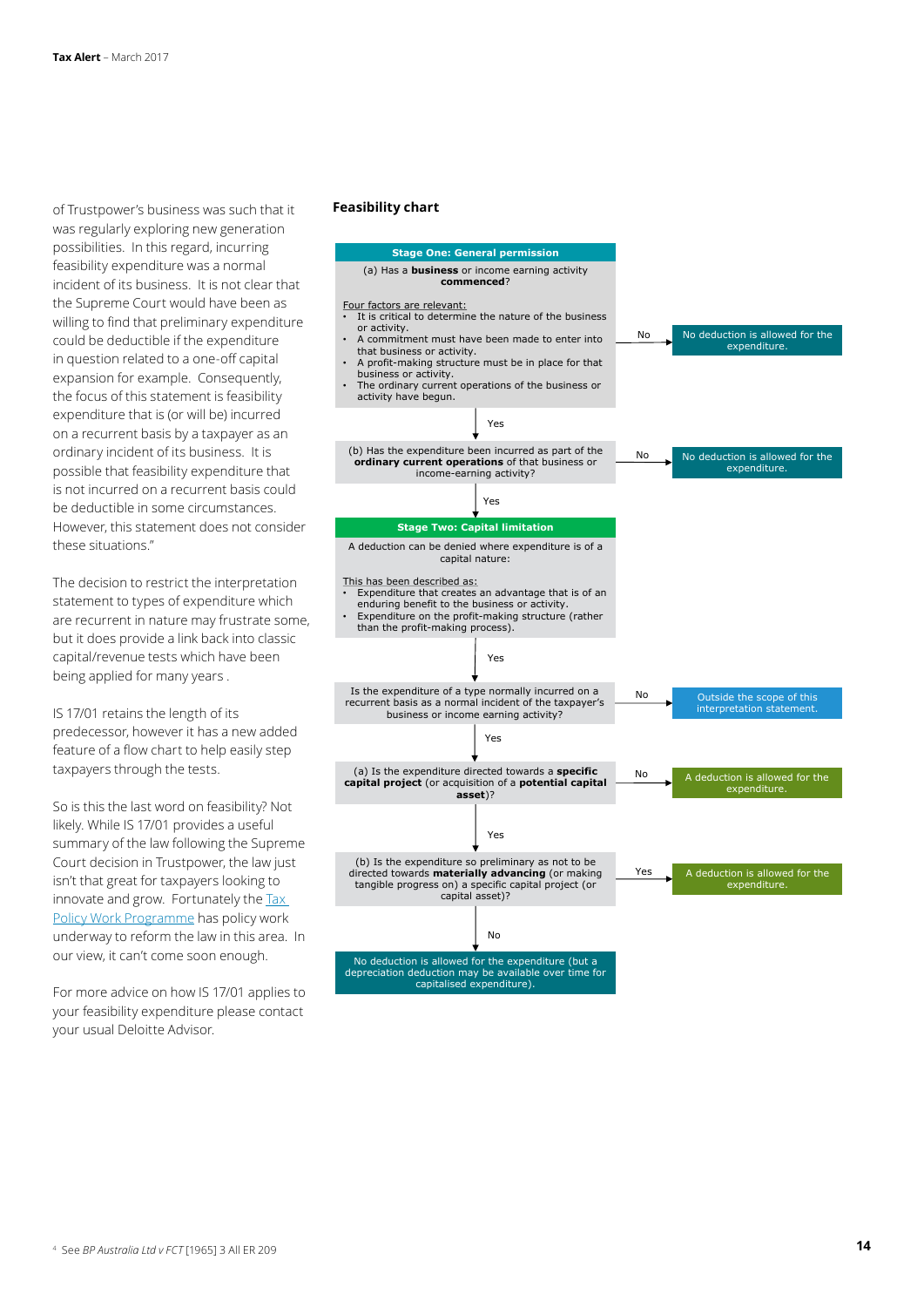# Time to get organised for tax year-end

By Emma Marr and Veronica Harley

As we gallop towards 31 March we should all be thinking about tax matters that need to be tidied up at year-end and to make sure we're aware of all the changes that have been made in a very busy year for tax reform. Even if you don't have a 31 March year-end, it's a good time to pause and review what has changed in the last year, to ensure that you've made any necessary changes to your tax calculations.

### **Tax reforms**

A number of important reforms have recently come in to force, or are about to. For example, new rules relating to feasibility expenditure, use of money interest rules on provisional tax, withholding tax on contractor payments, and the R&D cashout tax credit rules. The Government has also recently released new proposals to reform the transfer pricing, permanent establishment, and thin capitalisation rules, and these are briefly highlighted in this article. We recommend engaging early to determine if the proposals will affect your business, so that you are prepared when they are enacted.

### **Is an amount taxable income or not?**

A major part of performing a tax calculation is identifying whether your profit and loss account includes anything that isn't taxable income, and whether it omits anything that is. Although often the same adjustments will be made every year, it is useful to consider whether there have been any new sources of income, unusual or one-off receipts during the year, and to consider how they are treated for tax purposes. Any new rules introduced during the year will impact on this exercise so taxpayers need to be aware of new developments when preparing their calculations. The timing of income is also important, as income might be taxable in a different year than

it is recognised for accounting purposes. Generally, income is returned in the period it is "derived." Often credit notes, disputed sales and rebates which give rise to timing issues can be easily overlooked.

Special rules can apply to particular types of receipts, for example, certain insurance receipts and capital contribution amounts received. Income may also be derived over multiple years, especially in the case of long term projects. Common timing issues that arise include determining when retention monies, work-in-progress balances, deposits and progress payments have been earned for tax purposes on long term contracts.

# **Am I claiming all the deductions I'm entitled to?**

Similar issues arise with claiming deductions, as the tax treatment of some types of expenditure differs from its accounting treatment and generally capital expenditure is not deductible for tax purposes. Again, many adjustments to tax deductions will be the same from year to year, but you should always review any large or unusual expenditure items that have arisen during the year. Accounts such as repairs and maintenance, legal and consulting fees should be reviewed to remove any capital expenditure that can't be deducted immediately, or at all. There is a de minimus exception for legal fees if the total amount spent in a year is equal to or less than \$10,000, but if expenditure exceeds that amount the entire amount will need to be analysed to ensure it is deductible.

The tax treatment of feasibility expenditure has changed following a Supreme Court decision in 2016 so Inland Revenue has now published new guidance on how to



**Emma Marr Associate Director** Tel: +64 4 470 3786 Email: emarr@deloitte.co.nz



**Veronica Harley Associate Director** Tel: +64 9 303 0968 Email: vharley@deloitte.co.nz

apply this decision. Generally feasibility expenditure will be deductible when the taxpayer often engages in feasibility activities. Expenditure will also only be deductible where it is not directed towards a specific capital project, or if it is, the expenditure is so preliminary it doesn't materially advance that project. See the full [article](#page-12-0) on this elsewhere in this issue of Tax Alert.

Remember to check common nondeductible items such as penalties and fines and 50% of entertainment expenditure (with some exemptions – for example, entertainment incurred overseas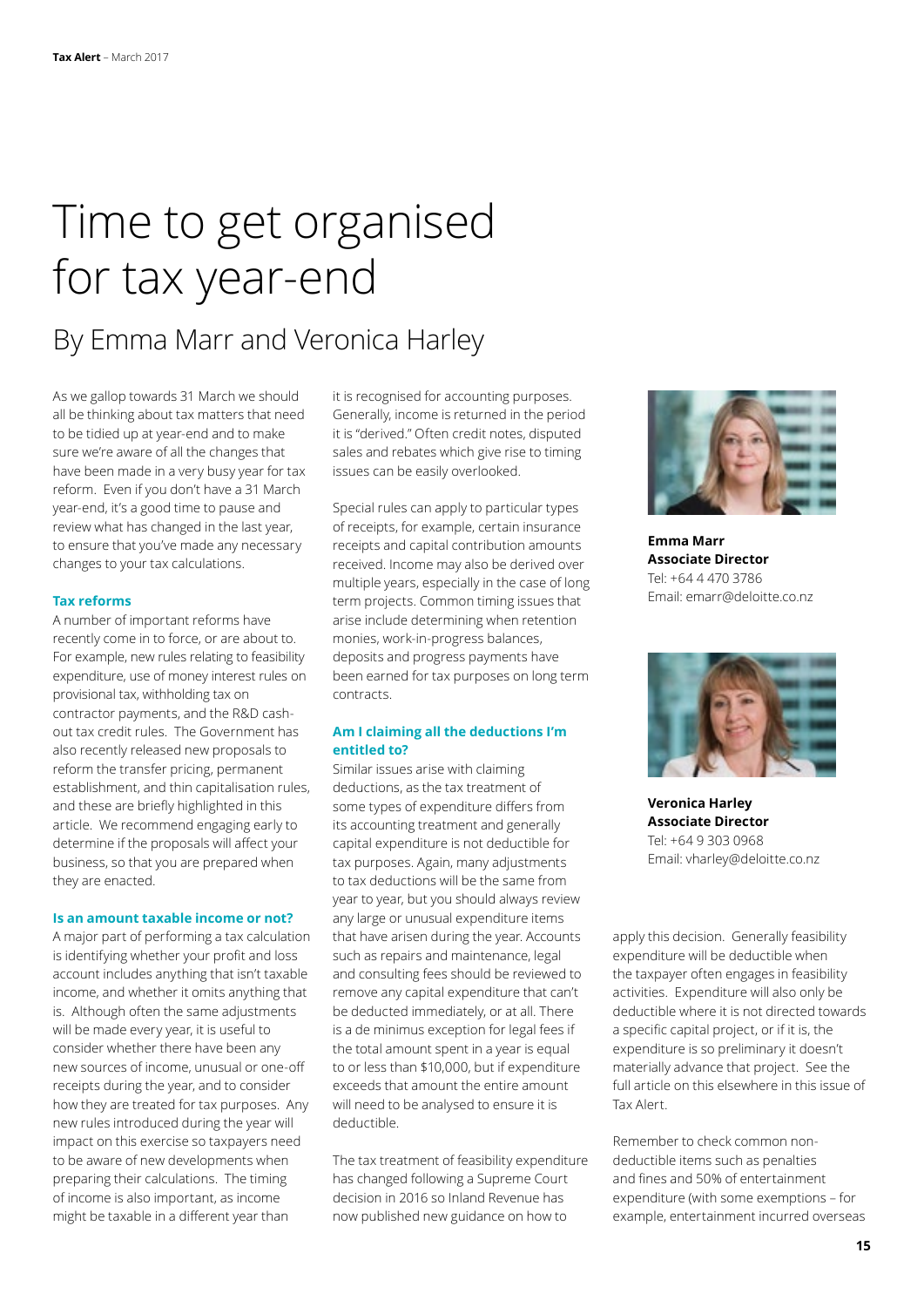

is 100% deductible).

Timing rules apply to deductions, and generally expenditure is deductible when it is "incurred," therefore much like with income, expenses may need to be recognised in different tax periods. Prepayments of expenditure (e.g. rent, insurance, consumables, service contracts, etc.) should be considered.

Bad debts are deductible as an expense only in the year that they have been written off, so bad debts should be reviewed to ensure genuine bad debts, or partial bad debts, are properly written-off for tax purposes before year-end.

# **Tax Depreciation**

It is good practice to review tax depreciation rates for new assets, and remember you can depreciate assets for the full month of purchase, not just the day of purchase. Remember that any assets costing less than \$500 (low value assets) can be deducted immediately, but not if several low value assets are purchased together at the same time from the same supplier and have the same depreciation rate – such assets must be depreciated.

It can also pay to review assets which are no longer used, as a deduction may be able to be claimed.

# **Trading stock**

The value of trading stock should be reviewed at year-end. Generally trading stock will be valued at cost price. Market selling value which takes into account factors such as obsolescence, slow moving stock, etc. may be used only if it is lower than cost. Where market selling value is used, it must be substantiated with sufficient evidence such as sales records from before and after balance date. Your Deloitte advisor can help you determine whether you have sufficient support to use market selling value.

Smaller taxpayers may qualify to use lowturnover valuation methods which involve less compliance.

### **Using and keeping your losses**

Prior year tax losses might be able to be carried forward and offset against income this year, depending on the type of entity that has incurred the losses. Companies must comply with continuity of shareholding rules, and group companies may be able to use losses from other group companies, subject to grouping and continuity rules. Therefore a key point to check for companies is whether there has been any change in the ultimate shareholding which could cause a forfeiture of losses. It is important to notify your tax advisor of any changes in shareholding prior to any shareholding change so that action can be taken to preserve or manage the use of losses if possible.

# **Imputation credit accounts for companies**

All New Zealand companies (and certain Australian ones) must maintain an imputation credit account (ICA) to record the level of imputation credits a company has. An annual return is filed to 31 March regardless of balance date. If your imputation credit account is in debit at 31 March, you'll be liable for a penalty equal to 10% of the amount of the debit. A debit balance will generally arise because a company has paid out more imputation credits to shareholders than it had available or there has been a breach in shareholding continuity which results in forfeiture of imputation credits.

We recommend checking the imputation credit account prior to 31 March so any debit balance can be addressed in time.

# **Transfer pricing for related party transactions**

Transfer pricing is a hotter topic than ever, and taxpayers who have related party cross border transactions can expect no mercy if they are not complying with transfer pricing rules. All intercompany or related party transactions and loans should be reviewed, and taxpayers without documentation to support transfer prices should be seriously considering the level of risk that this exposes them to. If current proposals are enacted, the burden of proof in transfer pricing matters is going to shift from Inland Revenue to the taxpayer, so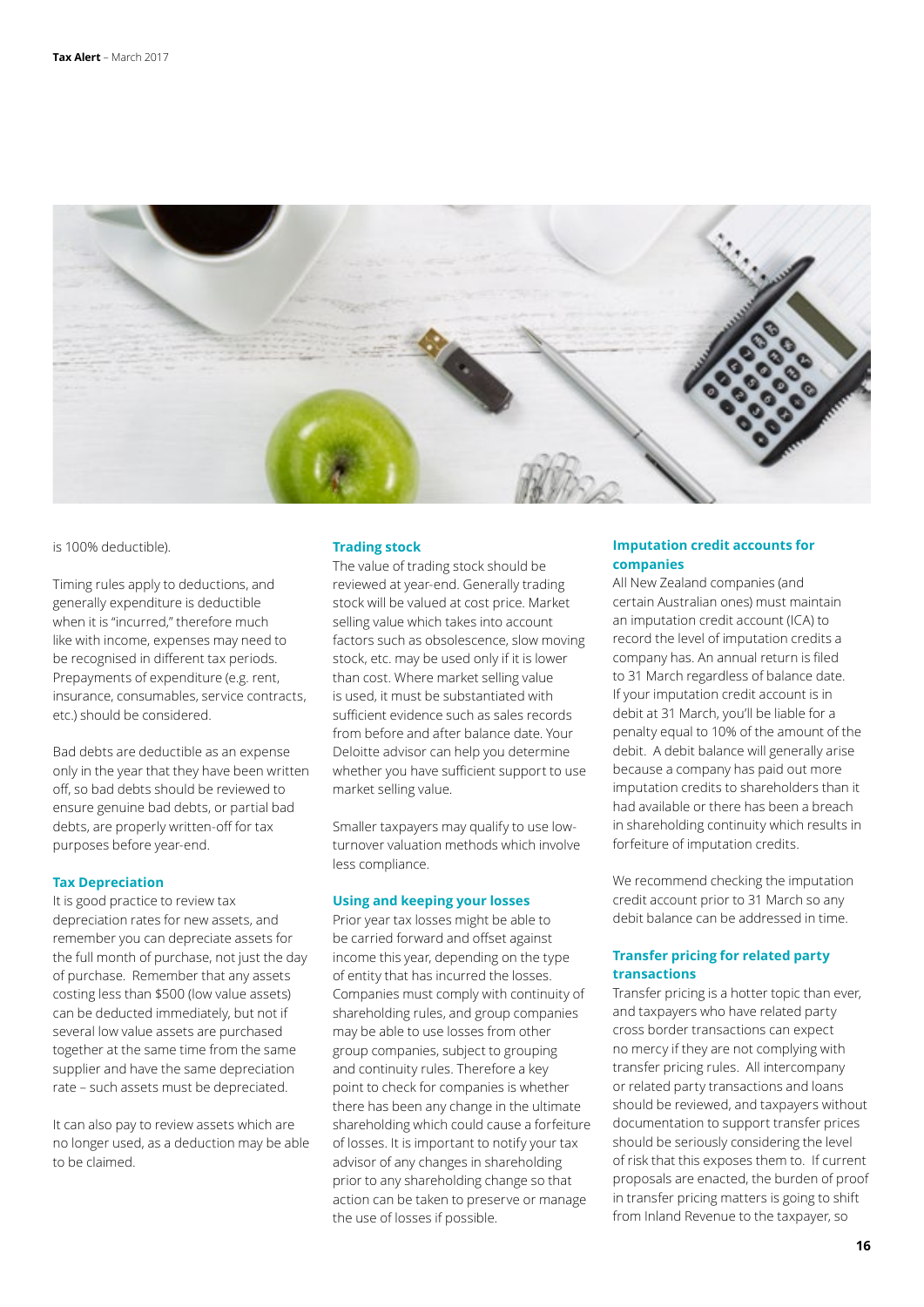there is no better time than now to tidy these matters up.

# **Thin capitalisation and interest deductions**

Likewise, the thin capitalisation rules, which protect the New Zealand tax base from over allocation of interest expenditure to New Zealand, are in for a major overhaul and will get a lot tougher if recently announced proposals are enacted. If a company's debt levels are too high compared to equity, it may have to include an amount of income in its tax calculation to offset the additional interest deductions arising from the high debt levels. The rules can apply to both New Zealand residents with outbound investments as well as inbound investments by non-residents.

If you are close to the thin capitalisation limit now, the new rules may well tip you over the limit. This is a good time to review debt levels and get in touch with your Deloitte advisor to help you determine what effect the proposed changes will have on your thin capitalisation ratio.

# **Provisional tax**

As the tax year is almost over for 31 March balance dates, this is a good time to review your provisional tax payments and check whether you are currently under- or overpaying before the third provisional tax instalment is due on 7 May 2017 . For those taxpayers on the standard uplift, making voluntary instalments can be a good way of managing any use of money interest that may be payable. If you have underpaid and have a use of money interest exposure, consider using tax pooling to manage this cost. Remember that new, more taxpayerfriendly provisional tax payment options are available from the 2018 income year. See the [article](#page-6-0) outlining these new rules in this issue of Tax Alert.

# **New rules for withholding on contractor payments**

From 1 April 2017 contractors receiving 'schedular payments' will be able to elect their own withholding rate without having to apply to Inland Revenue for a special tax code. 'Schedular payments' are a wide range of specified payments, including those made to non-resident contractors, company directors, farm

workers, commercial cleaners, labourers, entertainers, models, insurance agents, and sphagnum moss collectors (a personal favourite).

Minimum rates apply – non-residents and contractors with a temporary work visa cannot elect a rate below 15%, for all other contractors the minimum is 10%. Standard rates of between 10.5% and 33% apply if the contractor does not elect a rate, based on the particular activity the contractor is performing. If the contractor doesn't supply their name or IRD number to the payer, penalty rates of 20% (non-resident companies) and 45% (all other contractors) apply. Contractors who do wish to elect their own rate must provide notification to the payer, and more than one change within 12 months requires the consent of the payer. These rules will also apply to contractors working for labour-hire firms.

# **Tax return filing**

Tax returns are generally due by 7 July each year, unless the taxpayer is registered with a tax agent and has an extension of time for filing to 31 March in the following year. Taxpayers with a late balance date (from 1 April to 30 September) must file their returns on the 7th day of the 4th month after the end of the taxpayer's year, unless registered with a tax agent.

If the taxpayer persistently fails to file by the 31 March due date they will lose the extension of time and a period of good compliance is necessary before the Inland Revenue will allow a taxpayer to extend their filing date again.

Remember that the four year time bar rule applies from the end of the tax year in which the taxpayer files the tax return, so filing a return just one day later on 1 April 2017 will extend the time bar period by another whole year.

#### **Conclusion**

This has been a quick run through of a few of the key issues which should be top of mind at this time of year. For further information about these and other issues that may be relevant to your business, please contact your usual Deloitte tax advisor.

A number of important reforms have recently come into force or are about to. For example, feasibility expenditure, use of money interest rules on provisional tax and the R+D cash-out tax credit rules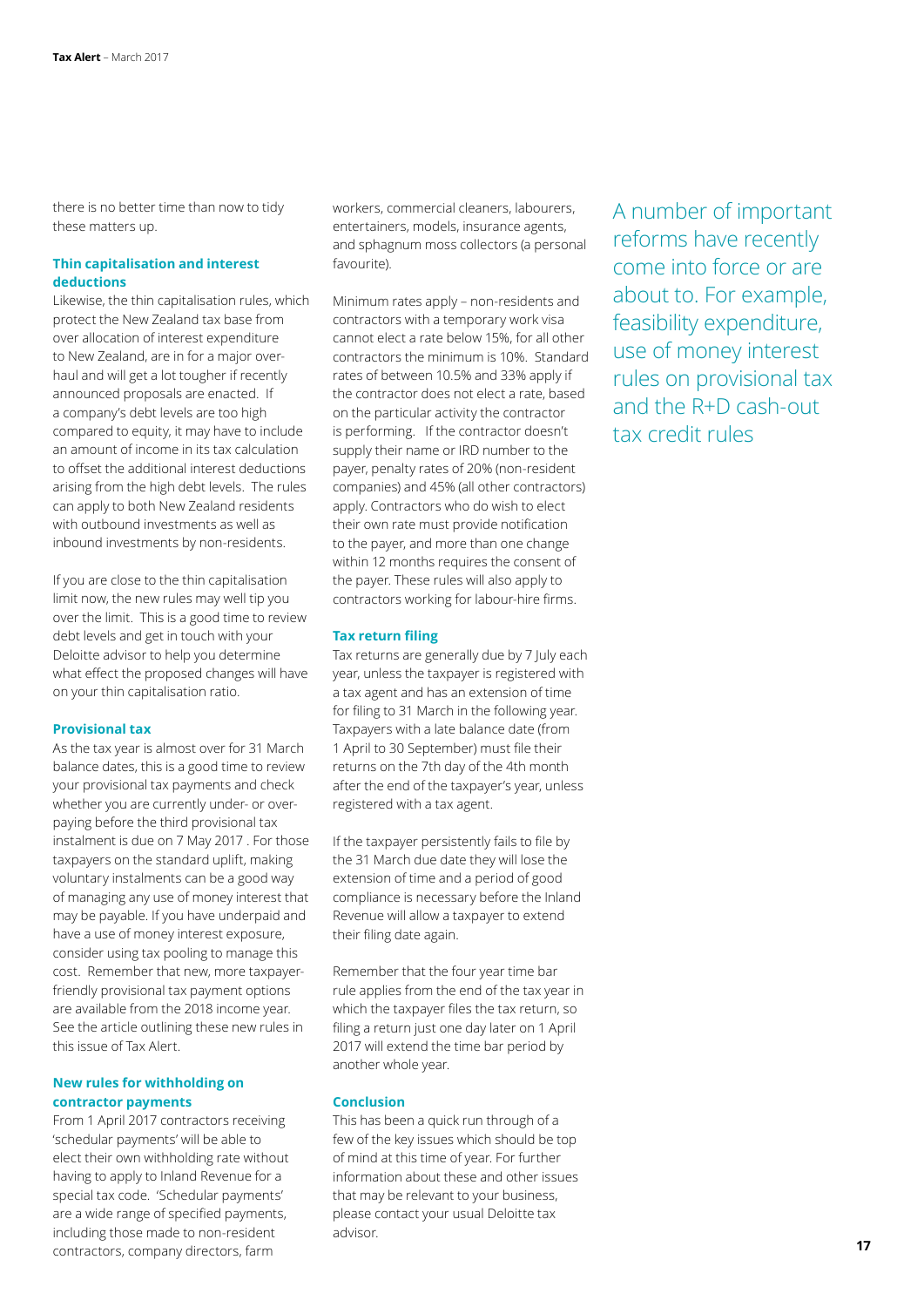# A snapshot of recent developments



#### **Business tax bill receives royal assent**

On 21 February 2017, the Taxation (Business Tax, Exchange of Information, and Remedial Matters) Act 2017 (BT Act) received royal assent. Significantly, the BT Act aims to simplify business tax processes (especially for small to medium businesses) and includes changes to the provisional tax and use of money interest (UOMI) regime.

The BT Act also tightens the disclosure rules for foreign trusts and implements the G20/OECD standard for the Automatic Exchange of Financial Account Information to effectively counteract offshore tax evasion. Inland Revenue has released a special report setting out more detail on some of the above measures. Look out for the other articles in this issue which cover the UOMI and business tax measures which will apply from 1 April 2017.

# **Closely Held Companies Bill**

Further amendments in the form of two supplementary order papers have been added since the Taxation (Annual Rates for 2016 – 2017, Closely Held Companies, and Remedial Matters) Bill was reported back late last year. Supplementary Order Paper No 260 (SOP) was introduced on 9 February 2017 to provide for deductibility of seismic costs where an earthquake prone notice has been issued for the

building under section 133AK of the Building Act 2004. SOP No 261 includes technical changes to the debt remission proposals so that they operate as intended. This SOP further provides measures to enable businesses affected by the Kaikoura earthquake to defer depreciation recovery income in certain situations.

As we were compiling Tax Alert, this Bill has completed its second reading in Parliament. It is however expected to be enacted before 31 March 2017.

# **Draft interpretation statement on New Zealand patents**

On 28 February 2017, Inland Revenue released a draft interpretation statement, entitled PUB00262: *Income Tax – Treatment of New Zealand Patents* ("draft IS"). The draft IS will only apply to patents registered and applicable for use in New Zealand under the Patents Act 2013. Some of the Commissioner's views have changed because of legislative changes, including views on the treatment of:

**•** renewal fees, which are now considered to be revenue expenditure and deductible in the year incurred (the previous statement treated renewal fees as part of the depreciable cost of the patent); and

**•** expenditure for underlying intangible items after asset recognition, which are now considered to be depreciable.

Submissions on the draft IS are due 11 April 2017.

# **Court of Appeal dismisses Queenstown Airport Corp's appeal**

In a decision released on 27 February 2017, the Court of Appeal has dismissed an appeal by Queenstown Airport Corp Ltd, confirming the High Court position that the Commissioner was correct in declining the depreciation deduction for a runway end safety area and supporting embankment.

# **Goods and Services Tax – single supply or multiple supplies**

On 22 February 2017, Inland Revenue released a draft interpretation statement, PUB00228: Goods and Services Tax – single supply or multiple supplies (Statement) for re-consultation. This Statement sets out the general principles for determining whether a supply of multiple elements (supplied together in a single transaction) is a single composite supply (with one GST treatment) or multiple separate supplies (that may have different GST treatment).

The deadline to comment on this Statement is 22 March 2017.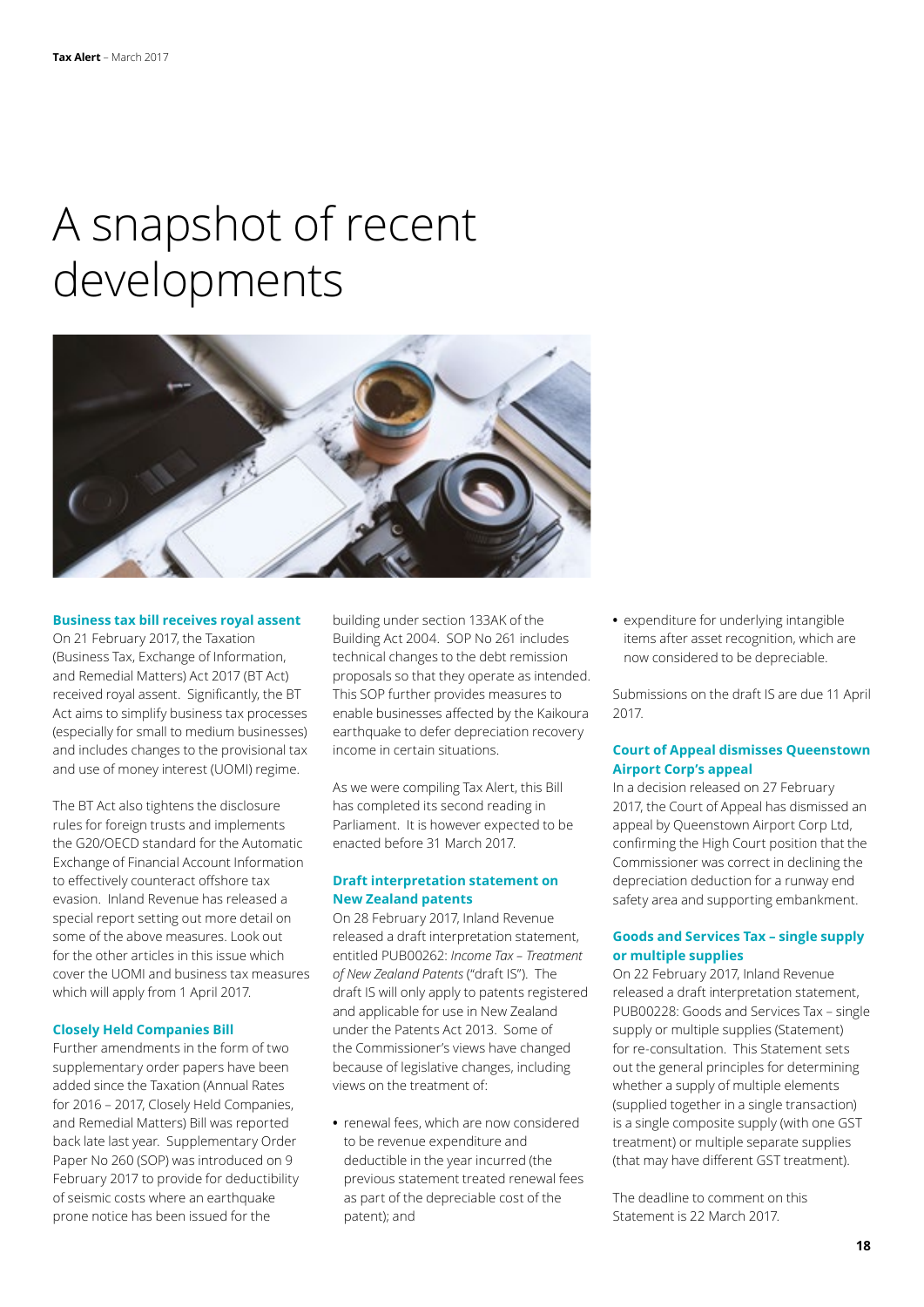# **Australian tax update: GST on low value imported goods**

Australia has introduced its low value goods legislation which imposes GST on offshore sales of low value goods to Australian consumers and will cover any goods valued at AUD 1,000 or less at the time of supply made on or after 1 July 2017.

# **GST and unit trust QWBAs**

Inland Revenue released two draft Questions We've Been Asked: PUB00277aa *GST treatment of fees payable to manager of a unit trust* (AA QWBA) and PUB00277bb *GST treatment of outsourced services in relation to a unit trust* (BB QWBA).

The AA QWBA concludes that fees payable to the manager of a unit trust are not subject to GST as they are consideration for an exempt supply as a financial service under section 14(1)(a) of the Goods and Services Act 1985 (GST Act). Instead, a contract with investors should qualify as a financial service, which is exempt under this section.

The BB QWBA concludes that, in the event where services for a unit trust are provided by a third party to a manager of a unit trust, the supply of administrative services is a GST taxable supply. In the event where investment management services are supplied by a third party (and the third party has full control over investment decisions), this supply is exempt as a financial service under section 14(1)(a) of the GST Act.

# **GST Ruling on traffic enforcement activities by local authorities**

Inland Revenue has finalised Public Ruling – *Goods and Services Tax – Traffic enforcement activities by local authorities* – *GST output tax on infringement fees retained – Treatment of fines – GST input tax on acquisition of goods and services* (Public Ruling). It is the Commissioner's view that a traffic infringement is not subject to GST and input tax deductions are available to the extent that goods and services are used in traffic law enforcement services or in making taxable supplies.

# **PUB00291: Disposition of Real Property for Inadequate Consideration – BR Pub 05/02 to 05/10 – Notice of Withdrawal**

Inland Revenue has issued a [draft notice of](http://nzwired/tax_and_private/Documents/2017 Weekly Highlights/7 - PUB00291.docx)  [withdrawal](http://nzwired/tax_and_private/Documents/2017 Weekly Highlights/7 - PUB00291.docx) of binding public rulings 05/02 – 05/10. These binding public rulings, which consider gift duty and income tax implications of dispositions of real property for inadequate consideration (in the event where part of an estate was either retained by or returned to the vendor by way of a grant of a life estate, lease, or licence), may no longer be applicable in light of the repeal of gift duty and the Court of Appeal's ruling in CIR v Vector Limited (2016) 27 NZTC 22-065.

The deadline to comment on this draft notice of withdrawal is 21 March 2017.

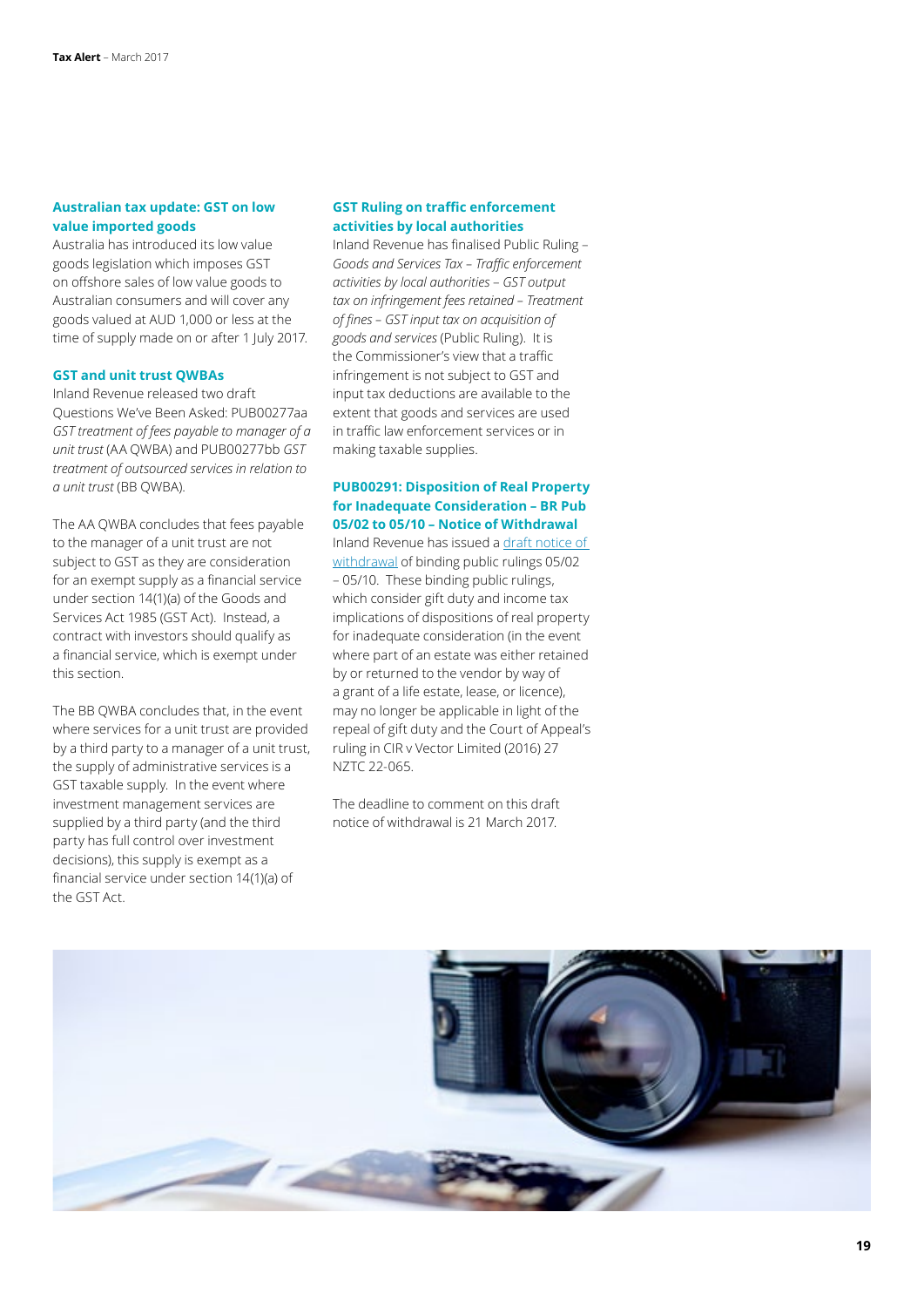# Basic compliance package process – update

In the latest edition of Inland Revenue's Large Enterprises newsletter, Inland Revenue has reported back on the 2015 basic compliance package (BCP) process. For 58% of taxpayers, no further action resulted. However, 38% of taxpayers were required to provide further information to Inland Revenue and 4% of taxpayers received an audit letter. Inland Revenue has provided a list of some of the common issues arising. As large taxpayers will need to submit the BCP for the 2016 year by the 31 March 2017, these issues could be worth double-checking now.

For example:

- **•** Issues with fixed assets and the tax depreciation calculation;
- **•** GST (credit or zero-rating issues, underpayments, issues in GST apportionment methodology and incorrect treatment of capital raising costs);
- **•** Transfer pricing (related party purchases not being at arm's length);
- **•** Breaches in continuity of shareholding not reflected in losses to carry forward or imputation credit accounts;
- **•** Loss (errors in forward/carry forward balances, loss offsets and/or subvention payments);
- **•** Imputation credit accounts (debit and credit entry errors and in the carried forward balance); and
- **•** Unpaid non-resident withholding tax on royalties and interest and errors in calculations.

Due to a decrease in the timeliness of the response rate for BCPs for 2015, Inland Revenue are considering further action in relation to the 2016 tax year if the BCP is late or requires follow-up. For assistance with this process please contact your Deloitte tax advisor.